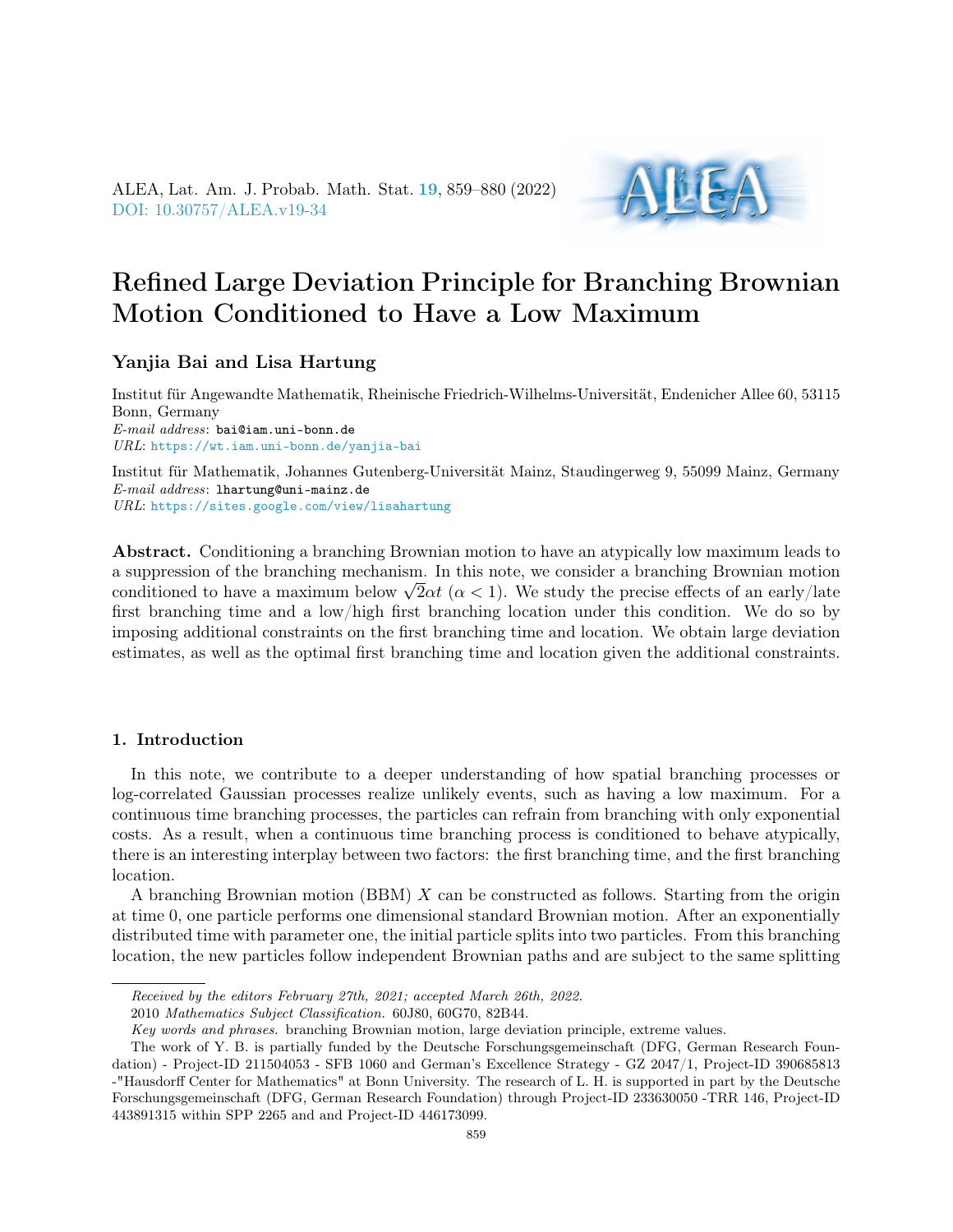rule. We denote the number of particles at time t by  $n(t)$  and the particle positions by  $\{X_k(t): 1 \leq$  $k \leq n(t)$ .

We study the aforementioned two-factor interplay for BBM by asking the maximum to be a linear order below its typical value, while constraining the first branching time and location. When putting repulsive constraints, the branching mechanism is suppressed and the BBM has fewer particles. This seems to be a universal phenomenon. The repulsive constraints could come through spatial inhomogeneities [Engländer and den Hollander](#page-21-0) [\(2003\)](#page-21-0); [Engländer and Kyprianou](#page-21-1) [\(2004\)](#page-21-1); [Engländer](#page-21-2) [\(2008\)](#page-21-2); [Öz and Engländer](#page-21-3) [\(2019\)](#page-21-3), or a direct repulsive interaction through the center of mass (as conjectured in [Engländer,](#page-21-4) [2010\)](#page-21-4), or a polymer-type change of measure [Bovier and Hartung](#page-20-0) [\(2021\)](#page-20-0), or a requirement of an unusual maximum [Derrida and Shi](#page-21-5) [\(2017\)](#page-21-5); [Chen et al.](#page-20-1) [\(2020\)](#page-20-1).

The extreme values of branching Brownian motion have been studied extensively over the last 40 year (see, e.g. [Bramson,](#page-20-2) [1978,](#page-20-2) [1983;](#page-20-3) [Arguin et al.,](#page-20-4) [2011,](#page-20-4) [2013;](#page-20-5) [Aïdékon et al.,](#page-20-6) [2013;](#page-20-6) [Cortines et al.,](#page-21-6) [2019\)](#page-21-6), and it is well known that the order of the maximum is given by

$$
m_t := \sqrt{2}t - \frac{3}{2\sqrt{2}}\ln t.
$$
 (1.1)

Let  $X_{max}(t) := \max_{k \leq n(t)} X_k(t)$  denote the position of the maximal particle at time t. The probability of BBM having a maximum smaller than  $\sqrt{2\alpha}t$ ,  $\alpha < 1$ , was first analyzed by [Derrida and Shi](#page-21-5) [\(2017\)](#page-21-5). They showed that

<span id="page-1-0"></span>
$$
\lim_{t \to \infty} \frac{1}{t} \ln \left( \mathbb{P} \left( X_{max}(t) \le \sqrt{2} \alpha t \right) \right) = -\psi(\alpha), \quad \psi(\alpha) := \begin{cases} 2\rho(1-\alpha), & \text{if } \alpha \in [-\rho, 1), \\ 1+\alpha^2, & \text{if } \alpha \in (-\infty, -\rho], \end{cases}
$$
(1.2)

where  $\rho := \sqrt{2} - 1$ . Moreover, they pointed out that if  $\tau$  denotes the first branching time and y denotes the particle location at time  $\tau$ , then the optimal choices are

<span id="page-1-1"></span>
$$
\tau = \left(\frac{1-\alpha}{\sqrt{2}} \wedge 1\right) t + o(t) \tag{1.3}
$$

and

$$
y = \sqrt{2}\alpha t - \sqrt{2}(t - \tau) + o(t) = \begin{cases} -\rho(1 - \alpha)t + o(t), & \text{if } \alpha \in [-\rho, 1), \\ \sqrt{2}\alpha t + o(t), & \text{if } \alpha \in (-\infty, -\rho]. \end{cases}
$$
(1.4)

These results were further refined by [Chen et al.](#page-20-1) [\(2020\)](#page-20-1). They gave precise constant and polynomial prefactors of the probability in [\(1.2\)](#page-1-0), and proved the convergence in distribution of the first branching time and first branching location conditioned on the BBM having a low maximum. Moreover, they showed convergence of the extremal process under this conditioning.

The particular case  $\alpha = 0$ , which restricts the field to be below zero, has also received some attention for models related to BBM, such as the  $2d$  discrete Gaussian free field and the binary branching random walk. In [Bolthausen et al.](#page-20-7) [\(2001\)](#page-20-7), Bolthausen, Deuschel, and Giacomin analyzed the 2d discrete Gaussian free field conditioned to be below zero away from the boundary. In [Roy](#page-21-7) [\(2018\)](#page-21-7), Roy studied a binary branching random walk conditioned to be below zero and gave bounds on the height of a typical vertex under the conditioning. Both models fall into the same universality class as BBM on the level of extremes.

Although this paper focuses on the BBM whose maximum is unusually low, it is worth noting Although this paper focuses on the BBM whose maximum is unusually low, it is worth noting that the probability of BBM to have an unusually high maximum, denoted as  $u(t, x(t) + \sqrt{2}t) \equiv$ that the probability of BBM to have an unusually high maximum, denoted as  $u(t, x(t) + \sqrt{2}t) =$ <br> $\mathbb{P}\left(X_{max}(t) \geq x(t) + \sqrt{2}t\right)$ , has been studied as well (see, e.g. [Bramson,](#page-20-3) [1983;](#page-20-3) [Lalley and Sellke,](#page-21-8) [1987;](#page-21-8) [Chauvin and Rouault,](#page-20-8) [1988,](#page-20-8) [1990;](#page-20-9) [Harris,](#page-21-9) [1999;](#page-21-9) [Arguin et al.,](#page-20-4) [2011;](#page-20-4) [Derrida et al.,](#page-21-10) [2016\)](#page-21-10).  $u(t, x)$ solves the Kolmogorov-Petrovsky-Piscounov or Fisher (F-KPP) equation [Fisher](#page-21-11) [\(1937\)](#page-21-11); [Kolmogorov](#page-21-12) [et al.](#page-21-12) [\(1996\)](#page-21-12) (see [Ikeda et al.,](#page-21-13) [1968a](#page-21-13)[,b,](#page-21-14) [1969;](#page-21-15) [McKean,](#page-21-16) [1975\)](#page-21-16). The asymptotics of  $u(t, x(t) + \sqrt{2}t)$ have been obtained for different ranges of  $x(t)$  based on [Bramson](#page-20-3)'s analysis Bramson [\(1983\)](#page-20-3). If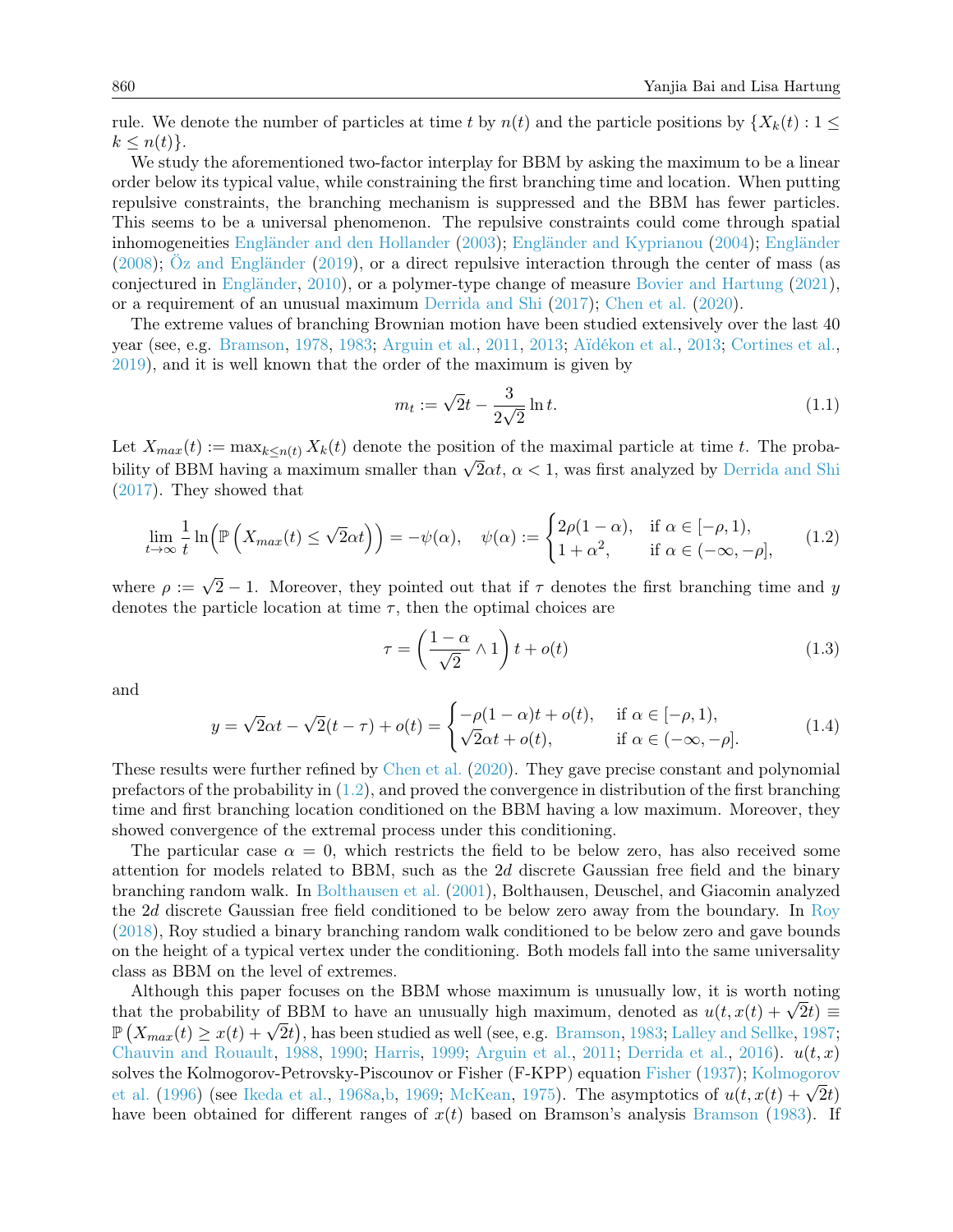$x(t) = o(t)$ , then (see [Bovier and Hartung,](#page-20-10) [2020,](#page-20-10) Proposition 2.1)

<span id="page-2-5"></span>
$$
\lim_{t \to \infty} \frac{t^{\frac{3}{2}}}{\frac{3}{2\sqrt{2}} \ln(t)} e^{\sqrt{2}x(t) + \frac{x(t)^2}{2t}} u\left(t, x(t) + \sqrt{2}t\right) = C,\tag{1.5}
$$

and if  $x(t) = at + o(t)$ ,  $a > 0$ , then (see [Bovier and Hartung,](#page-20-11) [2014,](#page-20-11) Proposition 3.1)

<span id="page-2-6"></span>
$$
\lim_{t \to \infty} t^{\frac{1}{2}} e^{\sqrt{2}x(t) + \frac{x(t)^2}{2t}} u\left(t, x(t) + \sqrt{2}t\right) = C(a),\tag{1.6}
$$

where C and  $C(a)$  are strictly positive constants.

1.1. Main results. Intuitively, three types of initial behaviors of BBM may lead to it having a low maximum: the initial particle branches at a late time, the initial particle travels to a low position before branching, or (recursively) the two independent BBMs starting from the first branching position both have low maxima. In this paper, we are interested in the interplay of these effects and aim at quantifying the exact scale of the decay in the large deviation estimates, with restrictions on the first branching time and location.

Set  $\tau := \inf\{0 \le s \le t, n(s) > 1\}$  to be the first branching time and  $y := X_1(\tau)$  the first branching location. Define the events

$$
T_A := \{ \tau \in A \}, \quad L_B := \{ y \in B \}, \tag{1.7}
$$

where  $A \subset [0, t)$  and  $B \subset (-\infty, \infty)$ . We estimate probabilities of the form

$$
\mathbb{P}\left(\left\{X_{max}(t) \le \sqrt{2}\alpha t\right\} \wedge T_A \wedge L_B\right). \tag{1.8}
$$

√ First, we give a large deviation estimate for the probability that the maximum of a BBM is below  $2\alpha t$ , with  $\alpha \in (-\infty, 1)$ ,  $\tau \in [0, \gamma t]$ , and  $\gamma \in (0, 1]$ .

<span id="page-2-1"></span>**Theorem 1.1.** For all  $\alpha \in (-\infty, 1)$  and  $\gamma \in (0, 1]$ ,

<span id="page-2-0"></span>
$$
\lim_{t \to \infty} \frac{1}{t} \ln \mathbb{P}\left(\left\{X_{max}(t) \le \sqrt{2}\alpha t\right\} \wedge T_{[0,\gamma t]}\right) = -\psi_1^{\alpha}(\gamma),\tag{1.9}
$$

where

<span id="page-2-3"></span>
$$
\psi_1^{\alpha}(\gamma) := \begin{cases}\n-\gamma + \frac{2\alpha^2}{1+\gamma} + 2, & \text{if } \gamma \in \left(0, -\frac{\alpha+\rho}{\rho} \wedge 1\right], \\
-(4\sqrt{2}\rho - 1)\gamma + 4\rho(1-\alpha), & \text{if } \gamma \in \left(-\frac{\alpha+\rho}{\rho} \wedge 1, \frac{1-\alpha}{2\sqrt{2}-1} \wedge 1\right], \\
\gamma + \frac{(\alpha - (1-\gamma))^2}{\gamma}, & \text{if } \gamma \in \left(\frac{1-\alpha}{2\sqrt{2}-1} \wedge 1, \frac{1-\alpha}{\sqrt{2}} \wedge 1\right], \\
2\rho(1-\alpha), & \text{if } \gamma \in \left(\frac{1-\alpha}{\sqrt{2}} \wedge 1, 1\right].\n\end{cases} (1.10)
$$

Note that not all cases in  $(1.9)$  occur for  $\alpha$  fixed, as

$$
-\frac{\alpha+\rho}{\rho} > 0 \iff \alpha < -\rho, \quad -\frac{\alpha+\rho}{\rho} < 1 \iff \alpha > -2\rho,
$$
\n(1.11)

$$
\frac{1-\alpha}{2\sqrt{2}-1} < 1 \iff \alpha > -2\rho, \quad \frac{1-\alpha}{\sqrt{2}} < 1 \iff \alpha > -\rho. \tag{1.12}
$$

The proof of Theorem [1.1](#page-2-1) in Section [3.1](#page-13-0) shows that the optimal strategy is to make the first branching happen at time

<span id="page-2-4"></span><span id="page-2-2"></span>
$$
\tau(\gamma) = \left(\gamma \wedge \frac{1-\alpha}{\sqrt{2}}\right)t + o(t),\tag{1.13}
$$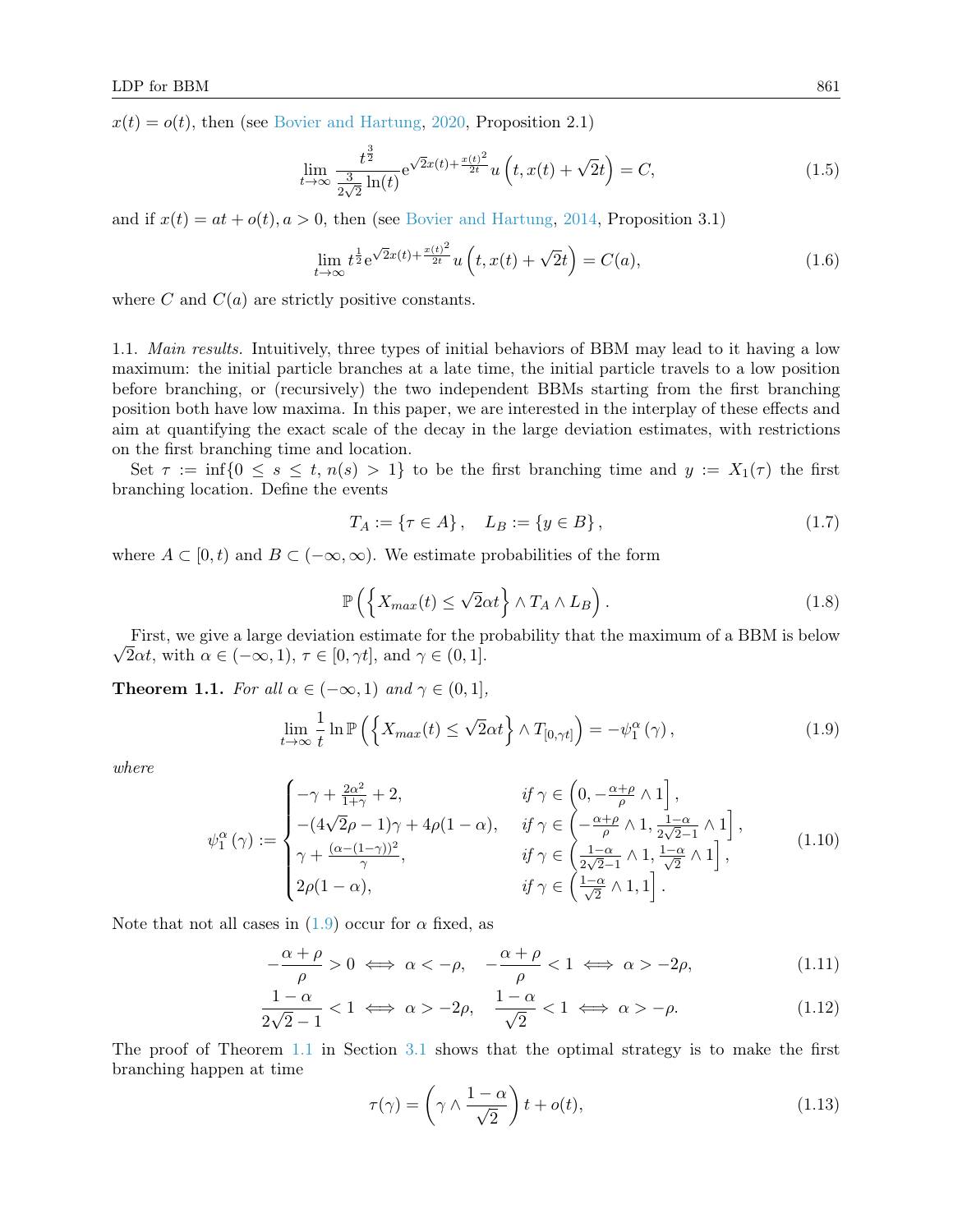and at position

<span id="page-3-0"></span>
$$
y(\gamma) = \begin{cases} \frac{2\sqrt{2}\alpha\gamma}{1+\gamma}t + o(t), & \text{if } \gamma \in \left(0, -\frac{\alpha+\rho}{\rho} \wedge 1\right],\\ -2\sqrt{2}\rho\gamma t + o(t), & \text{if } \gamma \in \left(-\frac{\alpha+\rho}{\rho} \wedge 1, \frac{1-\alpha}{2\sqrt{2}-1} \wedge 1\right],\\ \sqrt{2}\alpha t - \sqrt{2}(1-\gamma)t + o(t), & \text{if } \gamma \in \left(\frac{1-\alpha}{2\sqrt{2}-1} \wedge 1, \frac{1-\alpha}{\sqrt{2}} \wedge 1\right],\\ -\rho(1-\alpha)t + o(t), & \text{if } \gamma \in \left(\frac{1-\alpha}{\sqrt{2}} \wedge 1, 1\right]. \end{cases}
$$
(1.14)

See Figure [1.1](#page-4-0) for plots of  $\psi_1^{\alpha}(\gamma)$  and  $y(\gamma)$  as illustrations. By comparing the time-constrained optimal choices of  $\tau$  in [\(1.13\)](#page-2-2) with the unconstrained ones in [\(1.3\)](#page-1-1), we see that to obtain a low maximum the first branching happens as late as possible, until the unrestricted optimal branching time is smaller than  $\gamma t$ . The time-constrained optimal choices for y, as shown in [\(1.14\)](#page-3-0), depend on the values of  $\alpha$  and  $\gamma$ .

Next, we impose the restriction  $X \in T_{[\gamma t,t]}$  with  $\gamma \in \left(\frac{1-\alpha}{\sqrt{2}},1\right]$  to understand how an unusually late first branching time affects the large deviation estimates when  $\alpha \in (-\rho, 1)$ . This is done in the following theorem.

<span id="page-3-1"></span>**Theorem 1.2.** For all 
$$
\alpha \in (-\rho, 1)
$$
 and  $\gamma \in \left(\frac{1-\alpha}{\sqrt{2}}, 1\right]$ ,  
\n
$$
\lim_{t \to \infty} \frac{1}{t} \ln \mathbb{P}\left(\left\{X_{max}(t) \le \sqrt{2}\alpha t\right\} \wedge T_{[\gamma t, t]}\right) = -\psi_2^{\alpha}(\gamma),
$$
\n(1.15)

where

<span id="page-3-3"></span>
$$
\psi_2^{\alpha}(\gamma) := \begin{cases} \gamma + \frac{(\alpha - (1 - \gamma))^2}{\gamma}, & \text{if } \gamma \in \left(\frac{1 - \alpha}{\sqrt{2}}, (1 - \alpha) \wedge 1\right), \\ \gamma, & \text{if } \gamma \in \left[(1 - \alpha) \wedge 1, 1\right]. \end{cases}
$$
\n(1.16)

The proof of Theorem [1.2](#page-3-1) in Section [3.1](#page-13-0) shows that the optimal strategy is to let the first branching happens at time

$$
\tau(\gamma) = \gamma t + o(t), \text{ for all } \gamma \in \left(\frac{1-\alpha}{\sqrt{2}}, 1\right],\tag{1.17}
$$

and at position

<span id="page-3-4"></span>
$$
y(\gamma) = \begin{cases} \sqrt{2}\alpha t - \sqrt{2}(1-\gamma)t + o(t), & \text{if } \gamma \in \left(\frac{1-\alpha}{\sqrt{2}}, (1-\alpha)\wedge 1\right), \\ o(t), & \text{if } \gamma \in [(1-\alpha)\wedge 1, 1]. \end{cases}
$$
(1.18)

See Figure [1.2](#page-5-0) for plots of  $\psi_2^{\alpha}(\gamma)$  and  $y(\gamma)$  as illustrations. Note that if  $\gamma > 1-\alpha$ , the probability with the late-first-branching constraint is of order  $e^{-\gamma t + o(t)}$ , which is of the same order as the probability that a BBM does not branch in [0,  $\gamma t$ ].

After studying how restrictions on the first branching time affect the large deviation estimates, we turn our attention to the effects of a constrained first branching location. In Theorems [1.3](#page-3-2) and [1.4,](#page-5-1) we fix the first branching time to be in the interval  $[(\gamma - \epsilon)t, \gamma t]$  where  $\epsilon$  is positive and small, 1.4, we fix the first branching time to be in the interval  $[(\gamma - \epsilon)t, \gamma t]$  where  $\epsilon$  is positive and small, and impose restrictions on the first branching location to be either below or above  $\sqrt{2}\alpha t - \sqrt{2}(t-\tau)$ .

Note that  $\sqrt{2}(t-\tau)$  is the leading order of the maximum of a BBM running for time  $t-\tau$ . If the Note that  $\sqrt{2}(t-\tau)$  is the reading order of the maximum of a BBM funning for time  $t-\tau$ . If the maximum of the BBM (running for time t) has to stay below  $\sqrt{2}\alpha t$  and the first branching location maximum of the BBM (running for time t) has to stay below  $\sqrt{2\alpha t}$  and the first branching location<br>is below  $\sqrt{2\alpha t} - \sqrt{2}(t - \tau)$ , the two BBMs starting from the initial branching position do not need to have an unusually low maxima. The following theorem gives the large deviation estimates when to nave an unusually low maxima. The following theorem gives the the first branching location is forced to be below  $\sqrt{2\alpha}t - \sqrt{2}(t-\tau)$ .

<span id="page-3-2"></span>**Theorem 1.3.** For all  $\alpha \in (-\infty, 1)$ ,  $\gamma \in (0, 1]$ , and  $\beta \in [1, \infty)$ ,

$$
\lim_{\epsilon \to 0} \lim_{t \to \infty} \frac{1}{t} \ln \mathbb{P}\left(\left\{X_{max}(t) \le \sqrt{2}\alpha t\right\} \wedge T_{\left[(\gamma - \epsilon)t, \gamma t\right]} \wedge L_{\left(-\infty, \sqrt{2}\alpha t - \sqrt{2}\beta(t-\tau)\right]}\right) = -\psi_3^{\alpha, \gamma}\left(\beta\right),\tag{1.19}
$$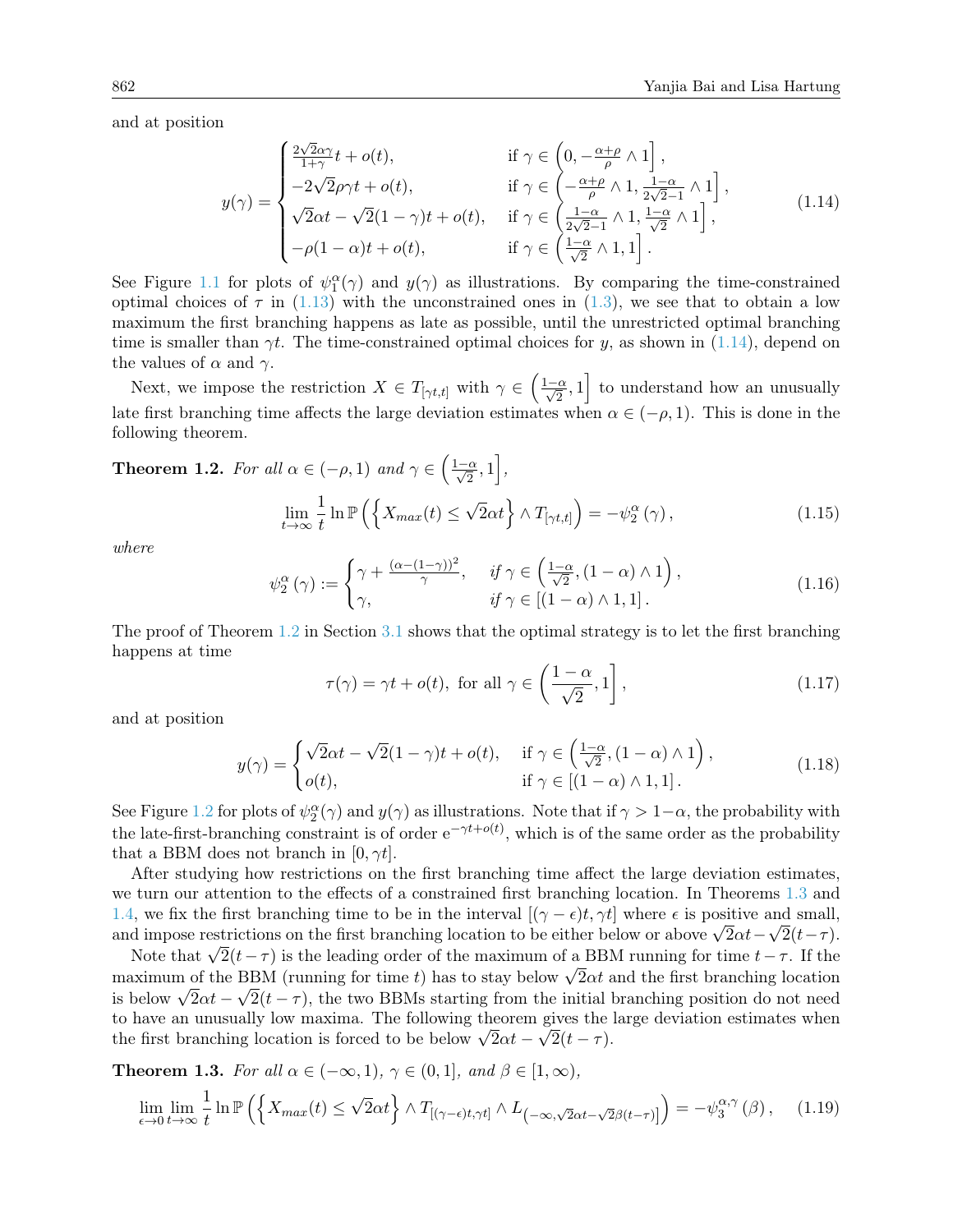<span id="page-4-0"></span>

FIGURE 1.1. The plots in the left column show the rate function  $\psi_1^{\alpha}(\gamma)$  in [\(1.10\)](#page-2-3) in Theorem [1.1.](#page-2-1) Correspondingly, the plots in the right column depict the normalized optimal first branching locations  $\overline{y}(\gamma) := \lim_{t\to\infty} y(\gamma)/t$ , where  $y(\gamma)$  is recorded in [\(1.14\)](#page-3-0). We choose one representative  $\alpha$  value in each of the ranges  $[-\rho, 1), (-2\rho, -\rho)$ , and  $(-\infty, -2\rho]$ .

where

<span id="page-4-1"></span>
$$
\psi_3^{\alpha,\gamma}(\beta) := \begin{cases} \gamma, & \text{if } \beta \in [1, \beta_1^{\alpha}(\gamma) \vee 1], \\ \gamma + \frac{(\alpha - (1 - \gamma)\beta)^2}{\gamma}, & \text{if } \beta \in (\beta_1^{\alpha}(\gamma) \vee 1, \infty), \end{cases} \text{ with } \beta_1^{\alpha}(\gamma) := \begin{cases} \frac{\alpha}{1 - \gamma}, & \text{if } 0 < \gamma < 1, \\ +\infty, & \text{if } \gamma = 1. \end{cases}
$$
\n(1.20)

The proof of Theorem [1.3](#page-3-2) in Section [3.2](#page-18-0) shows that the optimal strategy for the initial particle is to split at location

<span id="page-4-2"></span>
$$
y(\beta) = \begin{cases} o(t), & \text{if } \beta \in [1, \beta_1^{\alpha}(\gamma) \vee 1], \\ \sqrt{2}\alpha t - \sqrt{2}\beta(1-\gamma)t + o(t), & \text{if } \beta \in (\beta_1^{\alpha}(\gamma) \vee 1, \infty). \end{cases}
$$
(1.21)

See Figure [1.3](#page-6-0) for plots of  $\psi_3^{\alpha,\gamma}$  $a_3^{\alpha,\gamma}(\beta)$  and  $y(\beta)$  as illustrations. Note that since  $\beta_1^{\alpha}(\gamma) > 1 \iff \gamma > 1$  $1 - \alpha$ , the  $\beta \in [1, \beta_1^{\alpha}(\gamma) \vee 1]$  case occurs only when  $\alpha \in (0, 1)$  and  $\gamma \in (1 - \alpha, 1]$ . In this situation,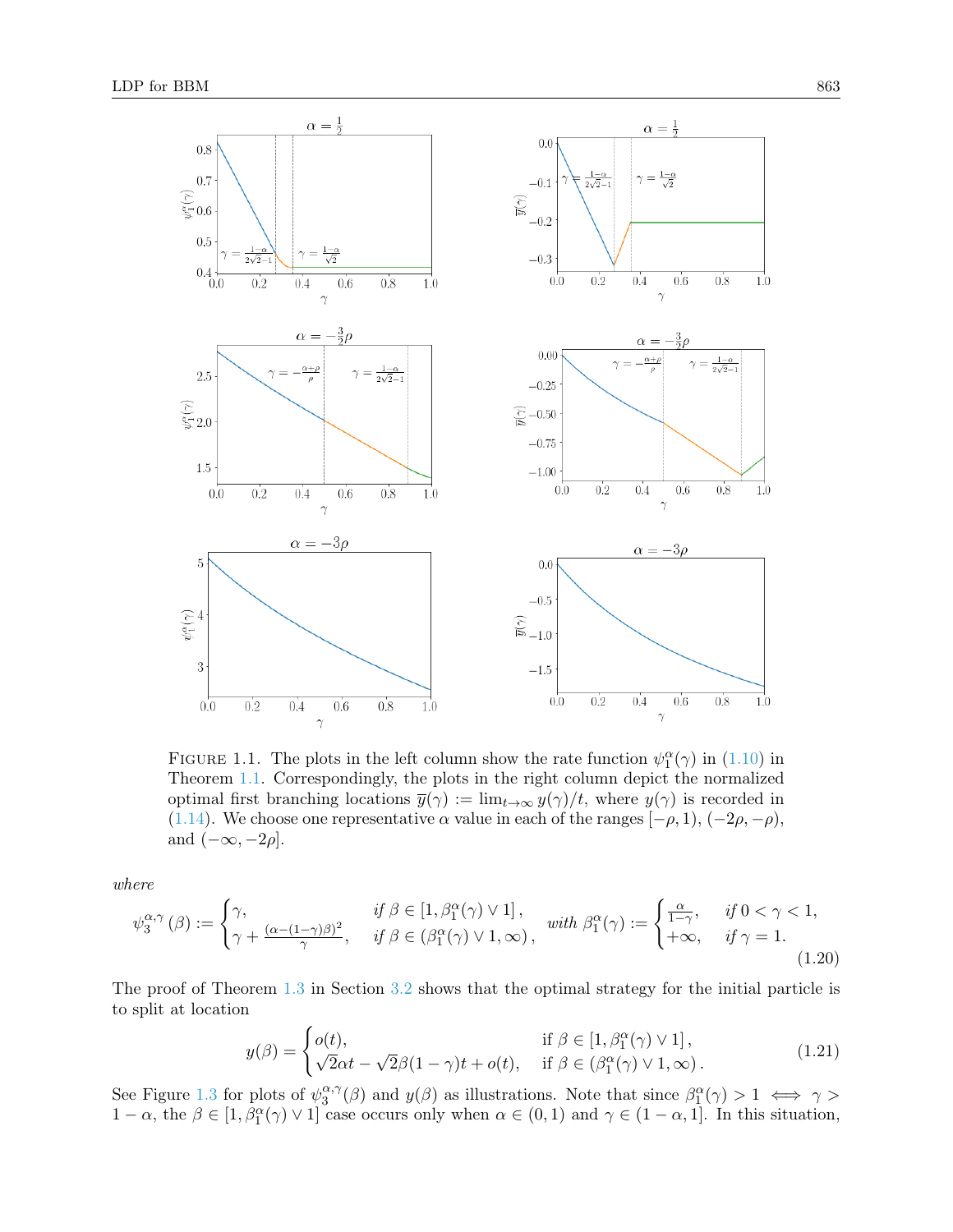<span id="page-5-0"></span>

FIGURE 1.2. The plots in the left column show the rate function  $\psi_2^{\alpha}(\gamma)$  in [\(1.16\)](#page-3-3) in Theorem [1.2.](#page-3-1) Correspondingly, the plots in the right column depict the normalized optimal first branching locations  $\overline{y}(\gamma) = \lim_{t\to\infty} y(\gamma)/t$ , where  $y(\gamma)$  is recorded in [\(1.18\)](#page-3-4). We choose one representative  $\alpha$  value in each of the two ranges (0,1) and  $(-\rho, 0].$ 

the additional location restriction has no additional impact and the values of the rate functions  $\psi_2^{\alpha}(\gamma)$  and  $\psi_3^{\alpha,\gamma}$  $_{3}^{\alpha,\gamma}(\beta)$  agree. In all other cases, the location constraint does affect the large deviation estimates, and the optimal strategy for the initial particle is to split at the highest possible position  $y \sim \sqrt{2t} - \sqrt{2\beta(1-\gamma)t}$ .

Next, we consider the case where the first branching location is restricted to be above <sup>√</sup> 2αt − √  $2(t-\tau).$ 

<span id="page-5-1"></span>**Theorem 1.4.** For all  $\alpha \in (-\infty, 1)$ ,  $\gamma \in (0, 1]$ , and  $\beta \in (-\infty, 1]$ ,

$$
\lim_{\epsilon \to 0} \lim_{t \to \infty} \frac{1}{t} \ln \mathbb{P}\left(\left\{X_{max}(t) \le \sqrt{2}\alpha t\right\} \wedge T_{\left[(\gamma - \epsilon)t, \gamma t\right]} \wedge L_{\left[\sqrt{2}\alpha t - \sqrt{2}\beta(t-\tau), \infty\right)}\right) = -\psi_4^{\alpha, \gamma}\left(\beta\right),\tag{1.22}
$$

where,

• for 
$$
\gamma \in \left(0, -\frac{\alpha+\rho}{\rho} \wedge 1\right)
$$
,  $\psi_4^{\alpha, \gamma}(\beta)$  is equal to  
\n
$$
\begin{cases}\n-(1+\beta^2)\gamma + \frac{(\alpha-\beta)^2}{\gamma} + 2(\alpha\beta+1), & \text{if } \beta \in \left(-\infty, \frac{\alpha}{1+\gamma}\right), \\
-\gamma + \frac{2\alpha^2}{1+\gamma} + 2, & \text{if } \beta \in \left[\frac{\alpha}{1+\gamma}, 1\right];\n\end{cases}
$$
\n(1.23)

<span id="page-5-3"></span><span id="page-5-2"></span>• for 
$$
\gamma \in \left[-\frac{\alpha+\rho}{\rho} \wedge 1, 1\right]
$$
,  $\psi_4^{\alpha, \gamma}(\beta)$  is equal to  
\n
$$
\begin{cases}\n-(1+\beta^2)\gamma + \frac{(\alpha-\beta)^2}{\gamma} + 2(\alpha\beta+1), & \text{if } \beta \in (-\infty, -\rho], \\
-(4\rho(1-\beta) - 1 - \beta^2)\gamma + \frac{(\alpha-\beta)^2}{\gamma} + 4\rho(1-\beta) + 2(\alpha-\beta)\beta, & \text{if } \beta \in (-\rho, \beta_2^{\alpha}(\gamma) \wedge 1), \\
-(4\sqrt{2}\rho - 1)\gamma + 4\rho(1-\alpha), & \text{if } \beta \in [\beta_2^{\alpha}(\gamma) \wedge 1, 1],\n\end{cases}
$$
\n(1.24)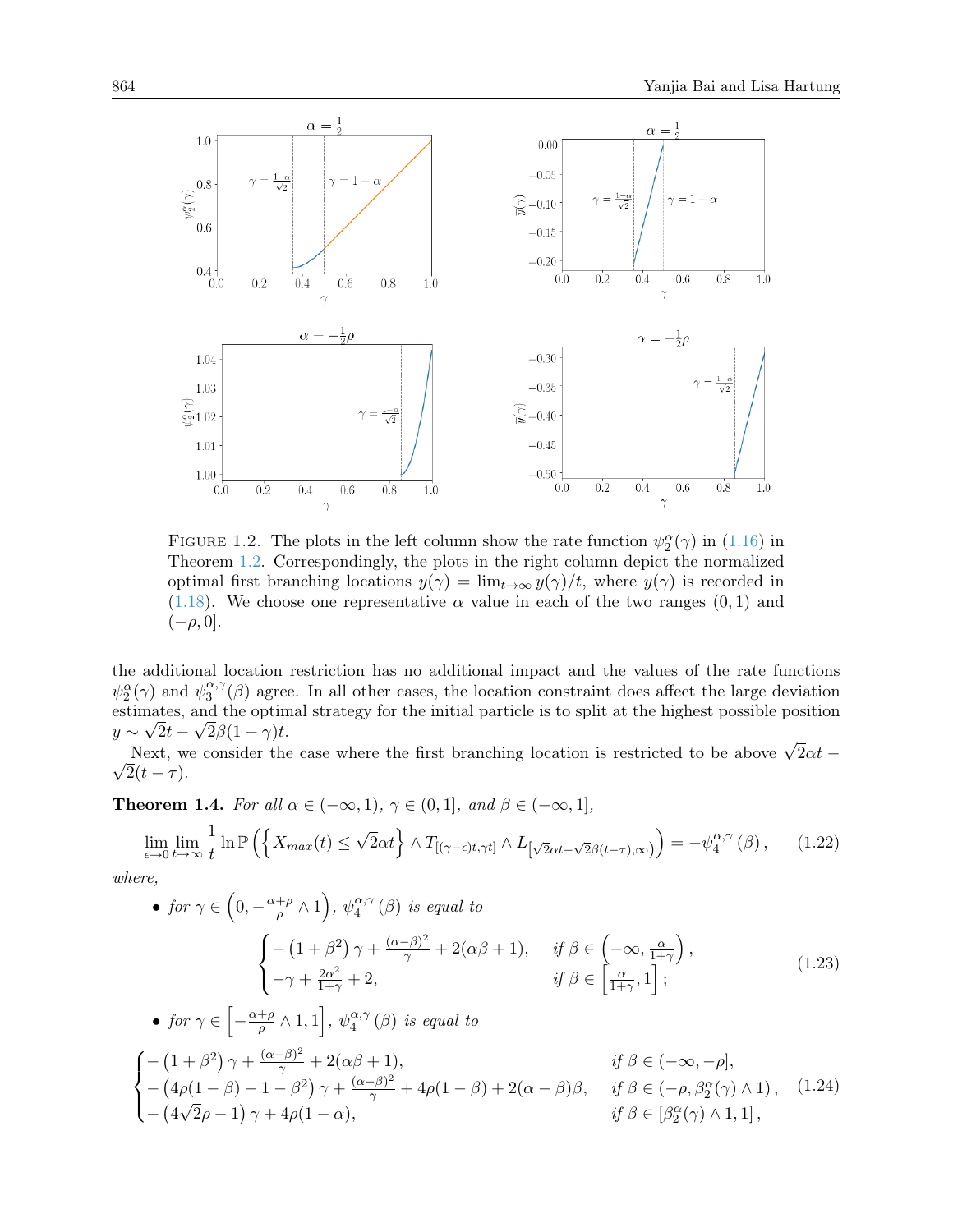<span id="page-6-0"></span>

FIGURE 1.3. The plots in the left column show the rate function  $\psi_3^{\alpha,\gamma}$  $_{3}^{\alpha,\gamma}(\beta)$  in  $(1.20)$  in Theorem [1.3.](#page-3-2) Correspondingly, the plots in the right column depict the normalized optimal first branching locations  $\overline{y}(\beta) = \lim_{t\to\infty} y(\beta)/t$ , where  $y(\beta)$  is recorded in [\(1.21\)](#page-4-2). Representative values are chosen for  $\alpha$  and  $\gamma$ . The shaded areas in the right plots indicate the area where the first branching is allowed to happen.

with

$$
\beta_2^{\alpha}(\gamma) := \begin{cases} \frac{\alpha + 2\rho\gamma}{1 - \gamma}, & \text{if } 0 < \gamma < 1, \\ -\infty, & \text{if } \gamma = 1 \text{ and } \alpha < -2\rho, \\ +\infty, & \text{if } \gamma = 1 \text{ and } \alpha \ge -2\rho. \end{cases}
$$
(1.25)

The proof of Theorem [1.4](#page-5-1) in Section [3.2](#page-18-0) shows that the optimal first branching location for  $\gamma \in$  $\left(0, -\frac{\alpha+\rho}{\alpha}\right)$  $\frac{+\rho}{\rho} \wedge 1$  is given by

<span id="page-6-1"></span>
$$
y(\beta) = \begin{cases} \sqrt{2}\alpha t - \sqrt{2}\beta(1-\gamma)t + o(t), & \text{if } \beta \in \left(-\infty, \frac{\alpha}{1+\gamma}\right), \\ \frac{2\sqrt{2}\alpha\gamma}{1+\gamma}t + o(t), & \text{if } \beta \in \left[\frac{\alpha}{1+\gamma}, 1\right], \end{cases}
$$
(1.26)

while for  $\gamma \in \left[-\frac{\alpha+\rho}{\alpha}\right]$  $\frac{+\rho}{\rho} \wedge 1, 1$ , it is equal to √

<span id="page-6-2"></span>
$$
y(\beta) = \begin{cases} \sqrt{2}\alpha t - \sqrt{2}\beta(1-\gamma)t + o(t), & \text{if } \beta \in (-\infty, \beta_2^{\alpha}(\gamma) \wedge 1), \\ -2\sqrt{2}\rho\gamma t + o(t), & \text{if } \beta \in [\beta_2^{\alpha}(\gamma) \wedge 1, 1]. \end{cases}
$$
(1.27)

See Figure [1.4](#page-7-0) for plots of  $\psi_4^{\alpha,\gamma}$  $\binom{\alpha,\gamma}{4}$  and  $y(\beta)$  as illustrations. Note that, by  $(1.11)$ , for  $\alpha \in (-\infty, -2\rho]$ and for  $\alpha \in [-\rho, 1)$ ,  $(1.23)$  resp.  $(1.24)$  define the rate function for all  $\gamma \in (0, 1)$ , while for  $\alpha \in$  $(-2\rho, -\rho)$ , both [\(1.23\)](#page-5-2) and [\(1.24\)](#page-5-3) apply in appropriate  $\gamma$  ranges. Moreover, as  $\beta_2^{\alpha}(\gamma) = \frac{\alpha+2\rho\gamma}{1-\gamma}$  when  $0 < \gamma < 1$  and

$$
\frac{\alpha + 2\rho\gamma}{1 - \gamma} < 1 \iff \gamma < \frac{1 - \alpha}{2\sqrt{2} - 1},\tag{1.28}
$$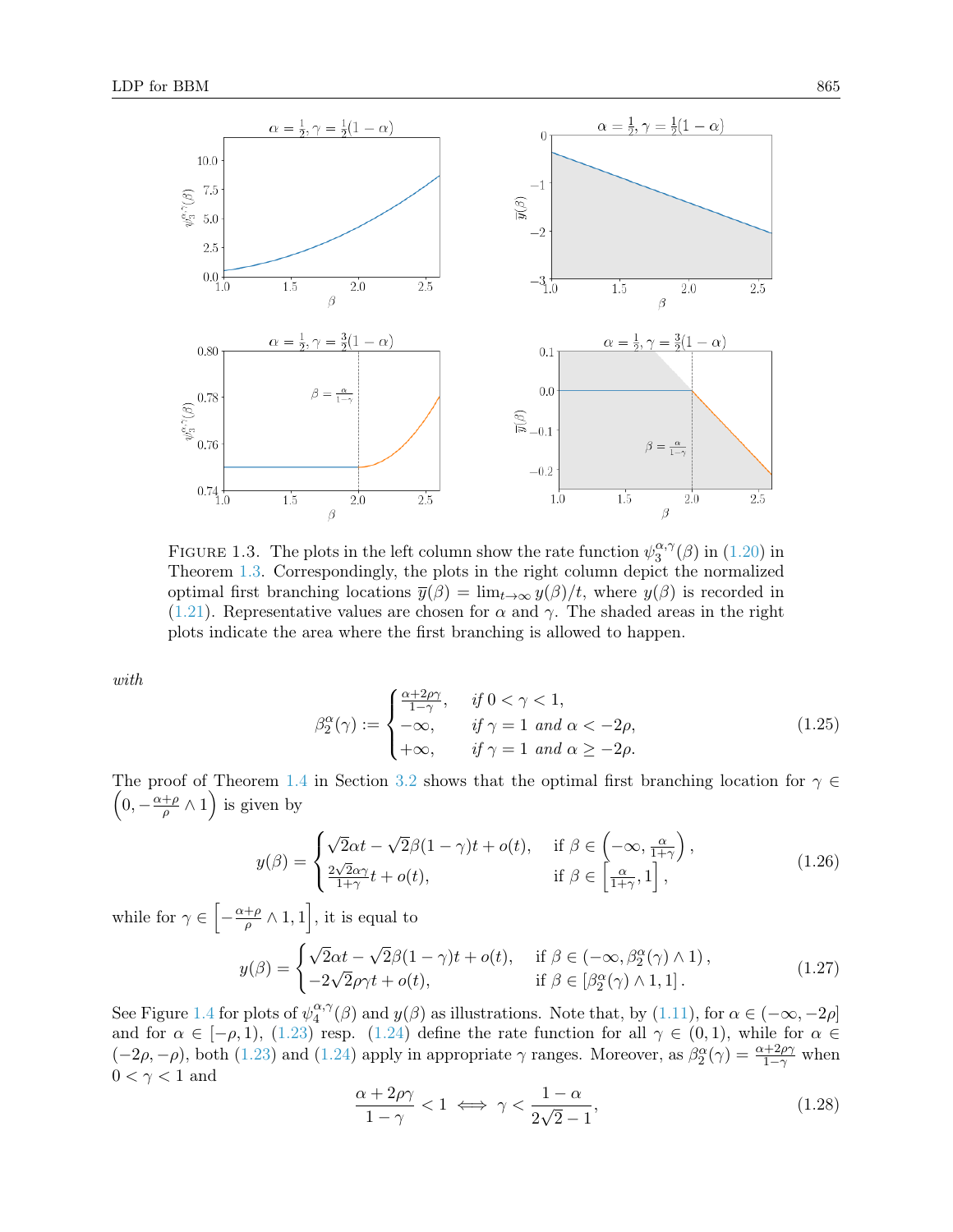<span id="page-7-0"></span>

FIGURE 1.4. The plots in the left column show the rate function  $\psi_4^{\alpha,\gamma}$  $_4^{\alpha,\gamma}(\beta)$  in  $(1.23)$ and [\(1.24\)](#page-5-3) in Theorem [1.3.](#page-3-2) Correspondingly, the plots in the right column depict the normalized optimal first branching locations  $\overline{y}(\beta) = \lim_{t\to\infty} y(\beta)/t$ , where  $y(\beta)$ is recorded in [\(1.26\)](#page-6-1) and [\(1.27\)](#page-6-2). Representative values are chosen for  $\alpha$  and  $\gamma$ . The shaded areas in the right plots indicate again the area where the first branching is allowed to happen.

the last case of [\(1.24\)](#page-5-3) only occurs when the first branching happens early enough. It is also worth noticing that, if the range of  $\beta$  includes 1 (see the second case in [\(1.23\)](#page-5-2) and the last two cases in [\(1.24\)](#page-5-3)), the location constraint in Theorem [1.4](#page-5-1) has no additional impact and the rate functions  $\psi_4^{\alpha,\gamma}$  $_{4}^{\alpha,\gamma}(\beta)$  and  $\psi_{1}^{\alpha,\gamma}$  $\binom{\alpha,\gamma}{1}$  coincide. In all other cases, the effect of the location constraint is evident, and the optimal strategy requires the initial particle to split at the lowest possible position  $y \sim \sqrt{2\alpha t} - \sqrt{2\beta(1-\gamma)t}$  to minimize such an effect.

 $\{X_{max}(t) \leq \sqrt{2\alpha t}\}\wedge T_A \wedge L_B.$  We comment that the asymptotic rate of the exponential decay of In Theorems  $1.1-1.4$  $1.1-1.4$ , we have considered the probabilities of joint events, which are in the form the conditional probability  $\mathbb{P}(T_A \wedge L_B | X_{max}(t) \leq \sqrt{2\alpha t})$  can be easily obtained from our results, since the asymptotic rate of the exponential decay of  $\mathbb{P}(X_{max}(t) \leq \sqrt{2\alpha}t)$  is known from [Derrida](#page-21-5)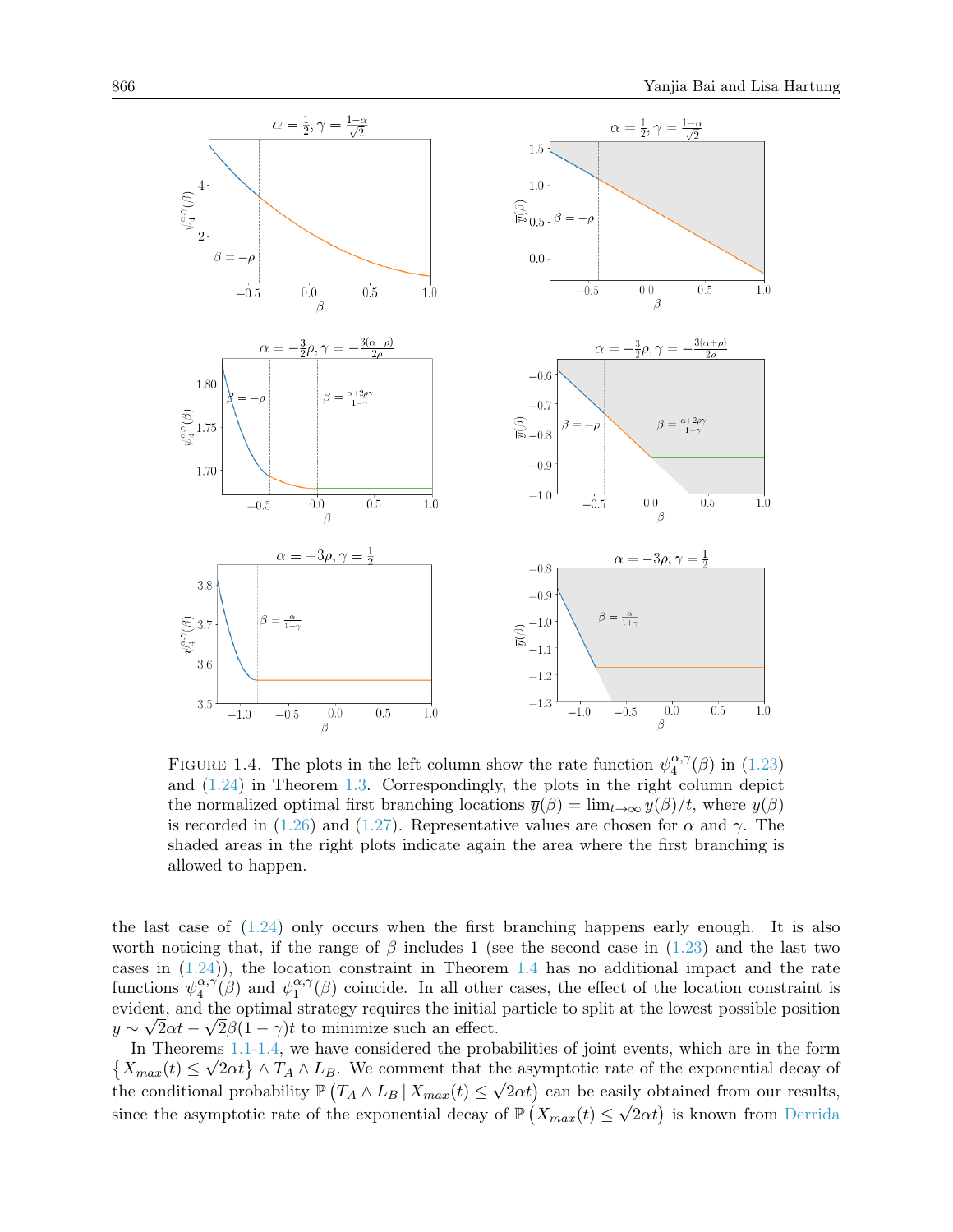[and Shi](#page-21-5) [\(2017\)](#page-21-5) as displayed in  $(1.2)$ . We demonstrate how to achieve this for Theorem [1.1](#page-2-1) in the following corollary, and comment that similar corollaries can be derived for Theorems [1.2-](#page-3-1)[1.4.](#page-5-1)

Corollary 1.5. For all  $\alpha \in (-\infty, 1)$  and  $\gamma \in (0, 1]$ ,

<span id="page-8-0"></span>
$$
\lim_{t \to \infty} \frac{1}{t} \ln \mathbb{P}\left(T_{[0,\gamma t]} \mid X_{max}(t) \le \sqrt{2}\alpha t\right) = \psi(\alpha) - \psi_1^{\alpha}(\gamma),\tag{1.29}
$$

where  $\psi(\alpha)$  is as in [\(1.2\)](#page-1-0) and  $\psi_1^{\alpha}(\gamma)$  is as in [\(1.10\)](#page-2-3).

*Proof*: By Bayes' Theorem, the left-hand side of  $(1.29)$  is equal to √

$$
\lim_{t \to \infty} \frac{1}{t} \ln \frac{\mathbb{P}\left(T_{[0,\gamma t]} \wedge \{X_{max}(t) \le \sqrt{2}\alpha t\}\right)}{\mathbb{P}\left(X_{max}(t) \le \sqrt{2}\alpha t\right)}
$$
\n
$$
= \lim_{t \to \infty} \frac{1}{t} \ln \mathbb{P}\left(T_{[0,\gamma t]} \wedge \{X_{max}(t) \le \sqrt{2}\alpha t\}\right) - \lim_{t \to \infty} \frac{1}{t} \ln \mathbb{P}\left(X_{max}(t) \le \sqrt{2}\alpha t\right),
$$
\n(1.30)

which is equal to the right-hand side of  $(1.29)$  by  $(1.2)$  and Theorem [1.1.](#page-2-1)

Outline of the paper. In Section 2, we first use the branching property to decompose the **Outline of the paper.** In section 2, we first use the branching property to decompose the probability of a BBM to have a maximum below  $\sqrt{2}\alpha t$  with constrained first branching time and location. The decomposition is stated in Lemma [2.2.](#page-9-0) In Lemmas [2.4](#page-11-0) to [2.6,](#page-12-0) we analyze the resulting terms of this decomposition separately. In Section 3 we then prove our main results Theorems [1.1](#page-2-1) to [1.4,](#page-5-1) based on the preparatory lemmas from Section 2.

#### 2. Preparatory Lemmas

2.1. Decomposition of the refined large deviation probabilities. We rewrite the estimates from [Der](#page-21-5)[rida and Shi](#page-21-5)  $(2017)$  (see also  $(1.2)$ ) in a form that is convenient for us.

<span id="page-8-1"></span>Corollary 2.1. For any  $\tau \in [0, t)$ ,  $\alpha, y \in \mathbb{R}$ , and  $K \in (1, \infty)$ , as  $t \to \infty$  and  $t - \tau \to \infty$ ,

$$
\begin{cases} 1 - o(1), & \text{if } y \in I_1, \\ 0, & \text{if } j \in I_2, \end{cases} \tag{2.1}
$$

$$
\mathbb{P}\left(X_{max}(t-\tau) \le \sqrt{2}\alpha t - y\right) = \begin{cases} e^{-\sqrt{2}\rho\left(\sqrt{2}(1-\alpha)t - \sqrt{2}\tau + y\right) + o(t)}, & \text{if } y \in I_2, \\ e^{-(t-\tau) - \frac{(\sqrt{2}\alpha t - y)^2}{2(t-\tau)} + o(t)}, & \text{if } y \in I_{3,K}, \end{cases}
$$
(2.3)

where

$$
I_1 := \left( -\infty, \sqrt{2}\alpha t - \sqrt{2}(t-\tau) \right),
$$
  
\n
$$
I_2 := \left[ \sqrt{2}\alpha t - \sqrt{2}(t-\tau), \sqrt{2}\alpha t + \sqrt{2}\rho(t-\tau) \right],
$$
  
\n
$$
I_{3,K} := \left[ \sqrt{2}\alpha t + \sqrt{2}\rho(t-\tau), \sqrt{2}\alpha t + \sqrt{2}K(t-\tau) \right],
$$
\n(2.4)

and

<span id="page-8-3"></span>
$$
\mathbb{P}\left(X_{max}(t-\tau) \le \sqrt{2}\alpha t - y\right) \le e^{-K^2(t-\tau)+o(t)}, \qquad \text{if } y \in I_{0,K},\tag{2.5}
$$

where

$$
I_{0,K} := \left[\sqrt{2}\alpha t + \sqrt{2}K\left(t - \tau\right), \infty\right). \tag{2.6}
$$

Proof: By rewriting the probability in the corollary as

<span id="page-8-2"></span>
$$
\mathbb{P}\left(X_{max}(t-\tau) \le \sqrt{2} \frac{\sqrt{2}\alpha t - y}{\sqrt{2}(t-\tau)} (t-\tau)\right),\tag{2.7}
$$

distinguishing whether  $\frac{\sqrt{2}\alpha t-y}{\sqrt{2}(t-\tau)}$  is in the range  $[-\rho, 1]$  or  $[-K, -\rho]$ , and applying the estimate [\(1.2\)](#page-1-0) on the respective compact intervals,  $(2.2)$  and  $(2.3)$  follow. Note that the convergence in  $(1.2)$  is uniform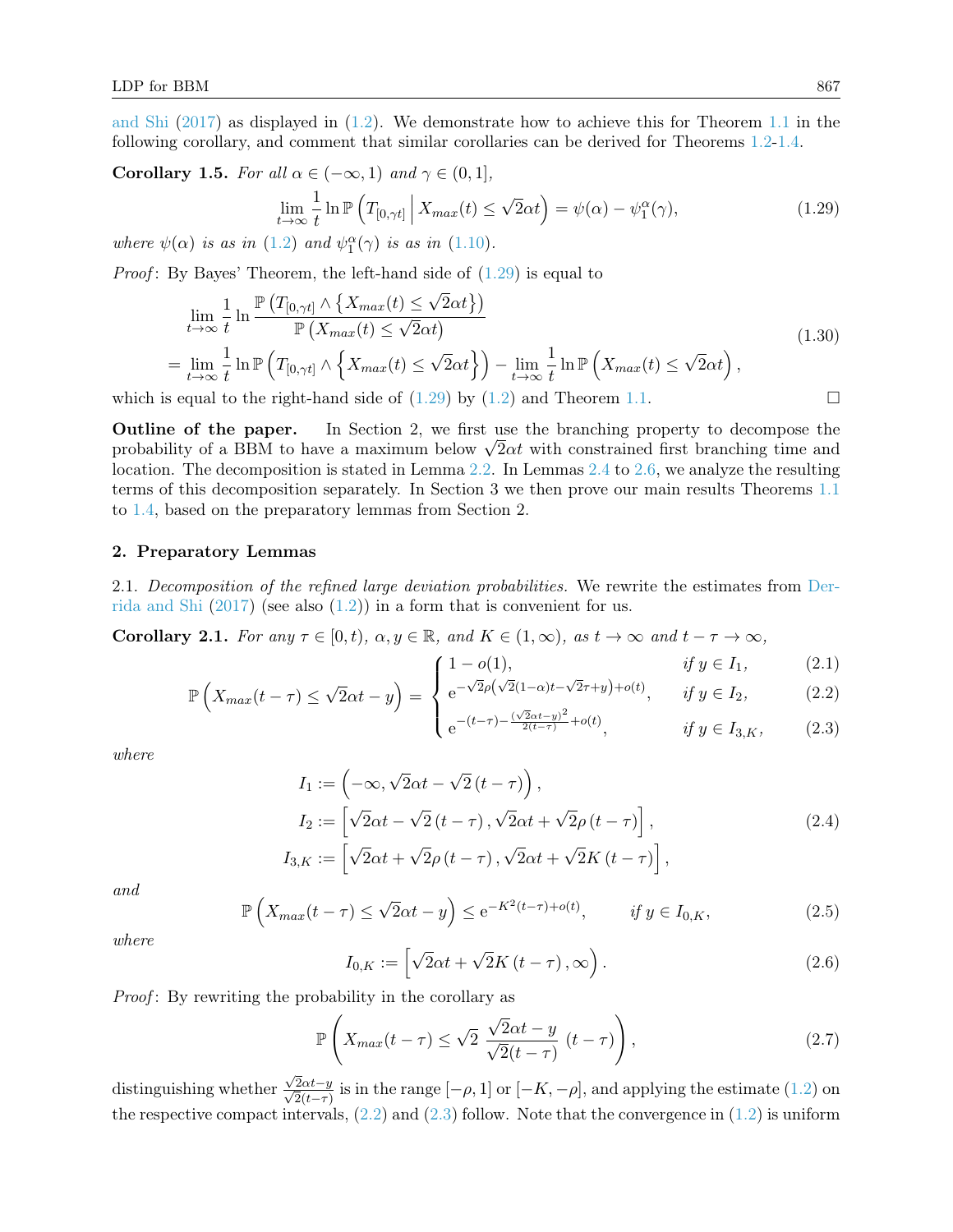on compact intervals by Dini's theorem, as  $\frac{1}{t} \ln \left( \mathbb{P} \left( X_{max}(t) \leq \right) \right)$ √  $(2\alpha t)$  increases monotonically in  $\alpha$ and the limit function  $-\psi(\alpha)$  is continuous.

For  $(2.1)$ , we let

$$
x = \sqrt{2}\alpha t - \sqrt{2}(t - \tau) - y,\tag{2.8}
$$

apply [\(1.5\)](#page-2-5) when  $x = o(t)$  and [\(1.6\)](#page-2-6) when  $x = at + o(t)$ ,  $a > 0$  to one minus the probability in [\(2.7\)](#page-8-2), and obtain that one minus the probability in [\(2.7\)](#page-8-2) is asymptotically equal to

$$
C\left(t-\tau\right)^{-\frac{3}{2}}\ln\left(t-\tau\right)\exp\left(-\sqrt{2}\left(\sqrt{2}\alpha t-\sqrt{2}(t-\tau)-y\right)-\frac{\left(\sqrt{2}\alpha t-\sqrt{2}(t-\tau)-y\right)^{2}}{2(t-\tau)}\right),\quad(2.9)
$$

resp.

$$
C\left(t-\tau\right)^{-\frac{1}{2}}\exp\left(-\sqrt{2}\left(\sqrt{2}\alpha t-\sqrt{2}(t-\tau)-y\right)-\frac{\left(\sqrt{2}\alpha t-\sqrt{2}(t-\tau)-y\right)^2}{2(t-\tau)}\right),\tag{2.10}
$$

both of order  $o(1)$ . This implies  $(2.1)$ .

For the remaining [\(2.5\)](#page-8-3), since  $y \in I_{0,K}$ , the left-hand side is less than or equal to

$$
\mathbb{P}\left(X_{max}(t-\tau) \leq -\sqrt{2}K(t-\tau)\right) \leq \mathbb{P}\left(B_{t-\tau} \leq -\sqrt{2}K(t-\tau)\right)
$$
\n
$$
= \int_{-\infty}^{-\sqrt{2}K(t-\tau)} \frac{e^{-\frac{y^2}{2(t-\tau)}}}{\sqrt{2\pi(t-\tau)}}.
$$
\n(2.11)

where  $B_{t-\tau}$  is a standard Brownian motion. Then [\(2.5\)](#page-8-3) follows from Gaussian tail bounds.  $\square$ 

Recall that in Theorems [1.1](#page-2-1) to [1.4,](#page-5-1) the refined large deviation probabilities take the form

<span id="page-9-4"></span><span id="page-9-1"></span>
$$
\mathbb{P}\left(\left\{X_{max}(t) \le \sqrt{2}\alpha t\right\} \wedge T_A \wedge L_B\right),\tag{2.12}
$$

where  $A \subset [0, t)$  and  $B \subset (-\infty, \infty)$ . We rewrite [\(2.12\)](#page-9-1) by disintegrating at the first branching time and using the branching property of BBM. In the following lemma, note that  $Y_1, Y_2$ , and  $Y_3$  depend on  $\tau$ .

<span id="page-9-0"></span>**Lemma 2.2.** Let  $\alpha \in (-\infty, 1)$ ,  $K \in (1, \infty)$ ,  $A \subset [0, (1 - \epsilon)t]$  where  $0 < \epsilon < 1$ , and  $B \subset$  $(-\infty, \sqrt{2}\alpha t + \sqrt{2}K(t-\tau)].$  As  $t \to \infty$ ,

<span id="page-9-2"></span>
$$
\mathbb{P}\left(\left\{X_{max}(t)\leq \sqrt{2}\alpha t\right\}\wedge T_A \wedge L_B\right) = \int_A \left(Y_1(B\cap I_1) + Y_2(B\cap I_2) + Y_3(B\cap I_{3,K})\right) d\tau, \tag{2.13}
$$

where

$$
Y_1(B \cap I_1) := \int_{B \cap I_1} e^{-\tau + o(1)} \frac{1}{\sqrt{2\pi\tau}} \exp\left(-\frac{y^2}{2\tau}\right) dy,
$$
\n(2.14)

$$
Y_2(B \cap I_2) := \int_{B \cap I_2} e^{(4\sqrt{2}\rho - 1)\tau - 4\rho(1 - \alpha)t + o(t)} \frac{1}{\sqrt{2\pi\tau}} \exp\left(-\frac{(y + 2\sqrt{2}\rho\tau)^2}{2\tau}\right) dy,
$$
(2.15)

$$
Y_3(B \cap I_{3,K}) := \int_{B \cap I_{3,K}} \sqrt{\frac{t-\tau}{t+\tau}} e^{-2t+\tau-\frac{2\alpha^2 t^2}{t+\tau} + o(t)} \frac{1}{\sqrt{2\pi \tau \frac{t-\tau}{t+\tau}}} \exp\left(-\frac{(y-\frac{2\sqrt{2}\alpha t\tau}{t+\tau})^2}{2\tau \frac{t-\tau}{t+\tau}}\right) dy.
$$
 (2.16)

*Proof*: By the branching property of BBM at the first branching time  $\tau$  and location y, the probability in  $(2.13)$  is equal to

<span id="page-9-3"></span>
$$
\int_{A} \int_{B} \frac{1}{\sqrt{2\pi\tau}} e^{-\tau - \frac{y^2}{2\tau}} \mathbb{P}\left(X_{max}(t-\tau) \le \sqrt{2\alpha}t - y\right)^2 dy d\tau.
$$
\n(2.17)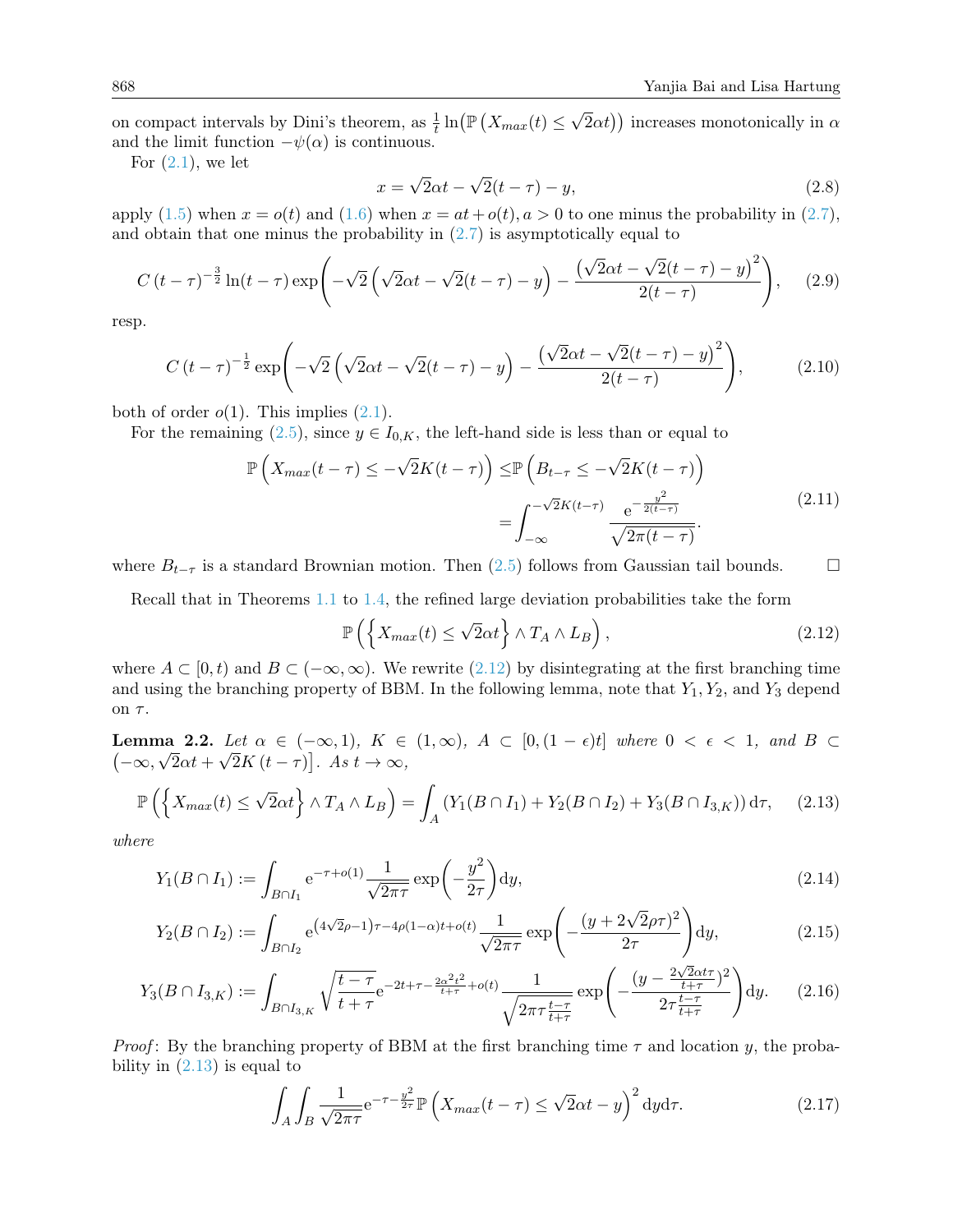As the probability term and the remaining terms in the above integrand are bounded below by 0 and above by 1, we can exchange limit and integration by the dominated convergence theorem. As  $t \to \infty$ ,  $t - \tau$  also goes to infinity and thus by Corollary [2.1,](#page-8-1) [\(2.17\)](#page-9-3) can be rewritten as

$$
\int_{A} \int_{B \cap I_{1}} (1 - o(1)) \frac{1}{\sqrt{2\pi\tau}} e^{-\tau - \frac{y^{2}}{2\tau}} dy d\tau \n+ \int_{A} \int_{B \cap I_{2}} \frac{1}{\sqrt{2\pi\tau}} e^{-\tau - \frac{y^{2}}{2\tau} - 2\sqrt{2}\rho(\sqrt{2}(1 - \alpha)t - \sqrt{2}\tau + y) + o(t)} dy d\tau \n+ \int_{A} \int_{B \cap I_{3,K}} \frac{1}{\sqrt{2\pi\tau}} e^{-\tau - \frac{y^{2}}{2\tau} - 2(t - \tau) - \frac{(\sqrt{2}\alpha t - y)^{2}}{(t - \tau)} + o(t)} dy d\tau.
$$
\n(2.18)

Completing the squares for y, rearranging the terms, and letting  $t \to \infty$ , we obtain [\(2.13\)](#page-9-2).

We then show that if K is large enough, the probability  $\mathbb{P}\left(\left\{X_{max}(t)\leq x\right\}\right)$ √  $\{2\alpha t\} \wedge T_A \wedge L_{I_{0,K}} \big)$  can be made arbitrarily small and thus negligible.

<span id="page-10-3"></span>**Lemma 2.3.** Let  $\alpha \in (-\infty, 1)$ ,  $K \in (1, \infty)$ ,  $A' \subset [0, 1-\epsilon]$  where  $0 < \epsilon < 1$ , and  $A = \{\lambda_{\tau} t : \lambda_{\tau} \in$  $A'$ . For any  $M > 0$ , there exists K large enough such that

<span id="page-10-0"></span>
$$
\lim_{t \to \infty} \frac{1}{t} \ln \mathbb{P}\left(\left\{X_{max}(t) \le \sqrt{2}\alpha t\right\} \wedge T_A \wedge L_{I_{0,K}}\right) \le -M. \tag{2.19}
$$

*Proof*: Similarly to the proof of Lemma [2.2,](#page-9-0) the probability in  $(2.19)$  is equal to

<span id="page-10-1"></span>
$$
\int_{A} \int_{I_{0,K}} \frac{1}{\sqrt{2\pi\tau}} e^{-\tau - \frac{y^2}{2\tau}} \mathbb{P}\left(X_{max}(t-\tau) \le \sqrt{2\alpha}t - y\right)^2 dy d\tau, \tag{2.20}
$$

which, after bounding the probability in  $(2.20)$  by Corollary [2.1](#page-8-1) and using Gaussian tail bounds, is bounded above by

$$
\int_{A} \exp\left((K^2 - 1)\tau - (\alpha + K)^2 \frac{t^2}{\tau} + 2\alpha K t + o(t)\right) d\tau.
$$
\n(2.21)

By a change of variables  $\lambda_{\tau} = \tau/t$ , the bound becomes

<span id="page-10-2"></span>
$$
\int_{A'} \exp\left(t\left[ (K^2 - 1)\lambda_\tau - \frac{(\alpha + K)^2}{\lambda_\tau} + 2\alpha K \right] + o(t) \right) d\lambda_\tau.
$$
\n(2.22)

Notice that the coefficient of t in the exponent, when regarded as a function of  $\lambda_{\tau}$ , strictly increases for all  $\lambda_{\tau} > 0$ . By the Laplace's method, as  $t \to \infty$ , [\(2.22\)](#page-10-2) is asymptotically

$$
\exp\left(t\left[\left(K^2-1\right)\lambda_{\tau}^{\prime}-\frac{\left(\alpha+K\right)^2}{\lambda_{\tau}^{\prime}}+2\alpha K\right]+o(t)\right), \quad \lambda_{\tau}^{\prime}:=\sup_{\lambda_{\tau}}A^{\prime}.
$$
 (2.23)

Thus the left-hand side of  $(2.19)$  is bounded above by

$$
(K^2 - 1)\lambda'_{\tau} - \frac{(\alpha + K)^2}{\lambda'_{\tau}} + 2\alpha K = -\frac{1 - \lambda'^2_{\tau}}{\lambda'_{\tau}} \left(K + \frac{\alpha}{\lambda'_{\tau} + 1}\right)^2 - \frac{2\alpha^2}{\lambda'_{\tau} + 1} - \lambda'_{\tau},\tag{2.24}
$$

which is negative and can be arbitrarily small once we choose  $K$  large enough. The claim of the lemma then follows.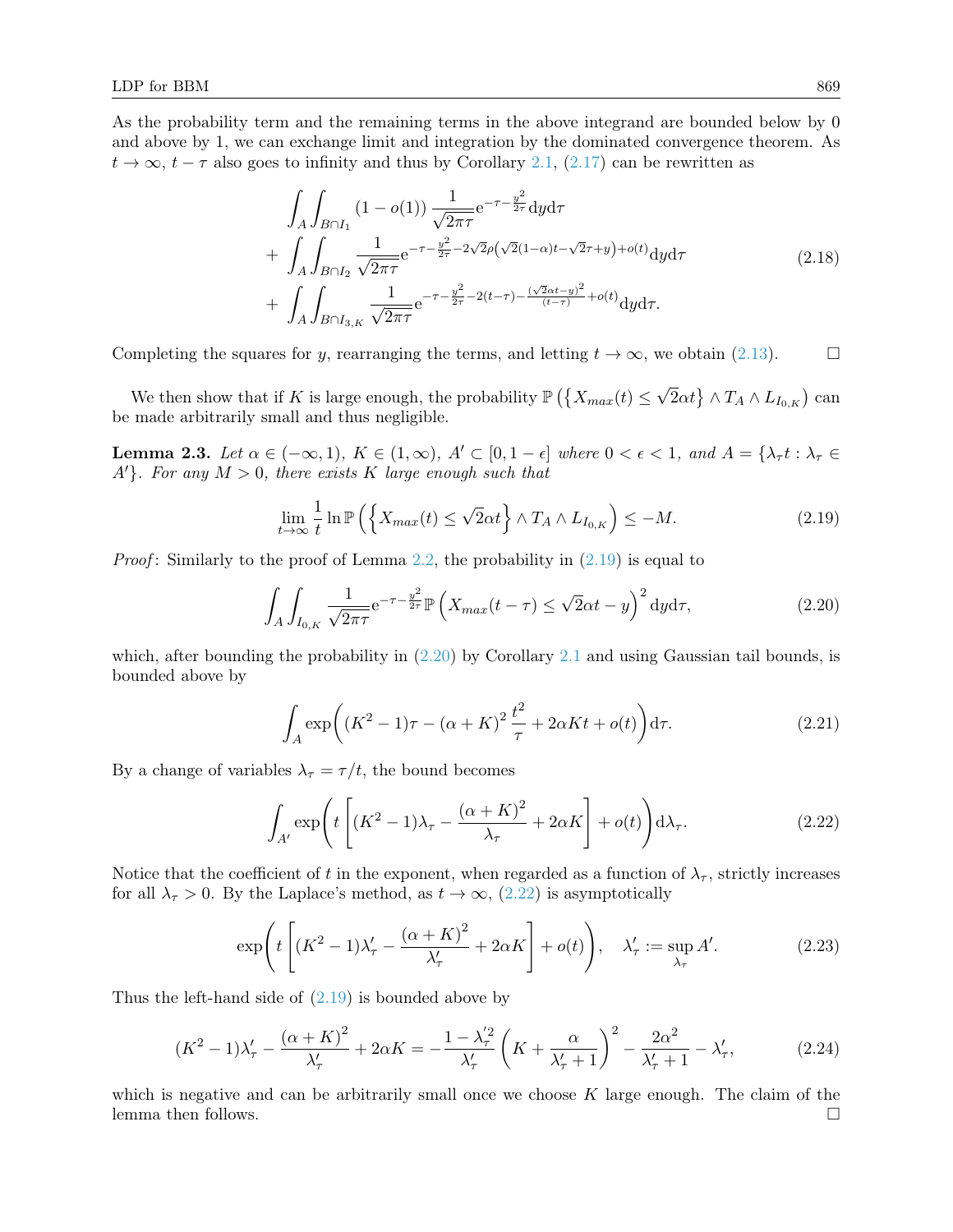[2.2](#page-9-0). First estimates on  $Y_1$ ,  $Y_2$ , and  $Y_3$ . The decomposition in Lemma 2.2 suggests that we need to obtain good approximations for  $Y_1(B \cap I_1)$ ,  $Y_2(B \cap I_2)$ , and  $Y_3(B \cap I_{3,K})$ . This is done in Lemma [2.4.](#page-11-0) Lemma [2.5,](#page-11-1) and Lemma [2.6.](#page-12-0)

<span id="page-11-0"></span>**Lemma 2.4.** For all  $t > 0$  and  $\alpha \in (-\infty, 1)$ , suppose that there exist some  $\lambda_{\tau} \in (0, 1]$  and  $\lambda_{u} \in \mathbb{R}$ such that  $\tau = \lambda_{\tau} t$  and  $u = \sqrt{2\alpha t} - \sqrt{2\lambda_{u}}(1 - \lambda_{\tau})t$ . Then, as  $t \to \infty$ ,

<span id="page-11-3"></span>
$$
Y_1((-\infty, u]) = \begin{cases} \exp(-tI_{11}(\lambda_\tau; \lambda_u) + o(t)), & \text{if } \lambda_u > \beta_1^{\alpha}(\lambda_\tau), \\ \exp(-tI_{12}(\lambda_\tau) + o(t)), & \text{if } \lambda_u \le \beta_1^{\alpha}(\lambda_\tau), \end{cases}
$$
(2.25)

where

$$
I_{11}(x; y) := x + \frac{(\alpha - y(1 - x))^2}{x}, \quad I_{12}(x) := x.
$$
\n(2.26)

*Proof*: Since  $\tau = \lambda_{\tau} t$  and  $u =$  $2\alpha t 2\lambda_u(1-\lambda_{\tau})t$ ,  $Y_1((-\infty, u])$  is equal to √

<span id="page-11-2"></span>
$$
\int_{-\infty}^{\sqrt{2}\alpha t - \sqrt{2}\lambda_u (1-\lambda_\tau)t} e^{-\lambda_\tau t} \frac{1}{\sqrt{2\pi\lambda_\tau t}} \exp\left(-\frac{y^2}{2\lambda_\tau t}\right) dy.
$$
 (2.27)

When  $\sqrt{2}\alpha t$  – √  $2\lambda_u(1-\lambda_{\tau})t < 0 \iff \lambda_u(1-\lambda_{\tau}) > \alpha$ , by Gaussian tail estimates [\(2.27\)](#page-11-2) is approximately

$$
\exp\bigg(-\lambda_{\tau}t - \frac{(\alpha - \lambda_{u}(1 - \lambda_{\tau}))^{2}}{\lambda_{\tau}}t + o(t)\bigg). \tag{2.28}
$$

On the other hand, when  $\lambda_u (1 - \lambda_{\tau}) \leq \alpha$ , the y integral in [\(2.27\)](#page-11-2) is bounded from below by  $\frac{1}{2}$  and from above by 1. Combining these two cases,  $(2.25)$  follows.

<span id="page-11-1"></span>**Lemma 2.5.** For all  $t > 0$  and  $\alpha \in (-\infty, 1)$ , suppose that there exist some  $0 < \lambda_{\tau} \leq 1$  and  $-\infty < \lambda_v < \lambda_u < \infty$ , such that  $\tau = \lambda_\tau t$ ,  $u = \sqrt{2\alpha t} - \sqrt{2\lambda_u(1-\lambda_\tau)t}$ , and  $v = \sqrt{2\alpha t} - \sqrt{2\lambda_v(1-\lambda_\tau)t}$ . Then, as  $t \to \infty$ ,

<span id="page-11-5"></span>
$$
Y_2([u, v]) = \begin{cases} \exp(-tI_{21}(\lambda_\tau; \lambda_v) + o(t)), & \text{if } \lambda_v > \beta_2^{\alpha}(\lambda_\tau), \\ \exp(-tI_{22}(\lambda_\tau) + o(t)), & \text{if } \lambda_v \le \beta_2^{\alpha}(\lambda_\tau) \le \lambda_u, \\ \exp(-tI_{21}(\lambda_\tau; \lambda_u) + o(t)), & \text{if } \lambda_u < \beta_2^{\alpha}(\lambda_\tau), \end{cases}
$$
(2.29)

where

$$
I_{21}(x; y) := -\left(4\rho(1-y) - 1 - y^2\right)x + \frac{(\alpha - y)^2}{x} + \left(4\rho(1-y) + 2y(\alpha - y)\right),
$$
  
\n
$$
I_{22}(x) := -\left(4\sqrt{2}\rho - 1\right)x + 4\rho(1 - \alpha).
$$
\n(2.30)

*Proof*: Plugging  $\tau = \lambda_{\tau} t$ ,  $u =$  $2\alpha t 2\lambda_u(1-\lambda_\tau)t$ , and  $v=$  $2\alpha t 2\lambda_v(1-\lambda_\tau)t$  into  $(2.15)$ ,  $Y_2([u, v])$  becomes

$$
\int_{\sqrt{2}\alpha t - \sqrt{2}\lambda_u(1-\lambda_\tau)t}^{\sqrt{2}\alpha t - \sqrt{2}\lambda_u(1-\lambda_\tau)t} e^{(4\sqrt{2}\rho - 1)\lambda_\tau t - 4\rho(1-\alpha)t + o(t)} \frac{1}{\sqrt{2\pi\lambda_\tau t}} \exp\left(-\frac{(y + 2\sqrt{2}\rho\lambda_\tau t)^2}{2\lambda_\tau t}\right) dy.
$$
 (2.31)

With a change of variable  $z = y + 2\sqrt{2}\rho\lambda_{\tau}t$ , this is equal to

<span id="page-11-4"></span>
$$
\int_{(\sqrt{2}\alpha-\sqrt{2}\lambda_u(1-\lambda_{\tau})+2\sqrt{2}\rho\lambda_{\tau})t}^{(\sqrt{2}\alpha-\sqrt{2}\lambda_u(1-\lambda_{\tau})+2\sqrt{2}\rho\lambda_{\tau})t} e^{(4\sqrt{2}\rho-1)\lambda_{\tau}t-4\rho(1-\alpha)t+o(t)} \frac{1}{\sqrt{2\pi\lambda_{\tau}t}} \exp\left(-\frac{z^2}{2\lambda_{\tau}t}\right)dz.
$$
 (2.32)

When  $\sqrt{2}\alpha$  –  $\sqrt{2}\lambda_v(1-\lambda_\tau)+2\sqrt{2}\rho\lambda_\tau < 0$ , [\(2.32\)](#page-11-4) can be estimated by Gaussian tail asymptotics as

$$
\exp\left(\left(4\sqrt{2}\rho-1\right)\lambda_{\tau}t-4\rho(1-\alpha)t-\frac{\left(\sqrt{2}\alpha-\sqrt{2}\lambda_{v}(1-\lambda_{\tau})+2\sqrt{2}\rho\lambda_{\tau}\right)^{2}t}{2\lambda_{\tau}}+o(t)\right),\qquad(2.33)
$$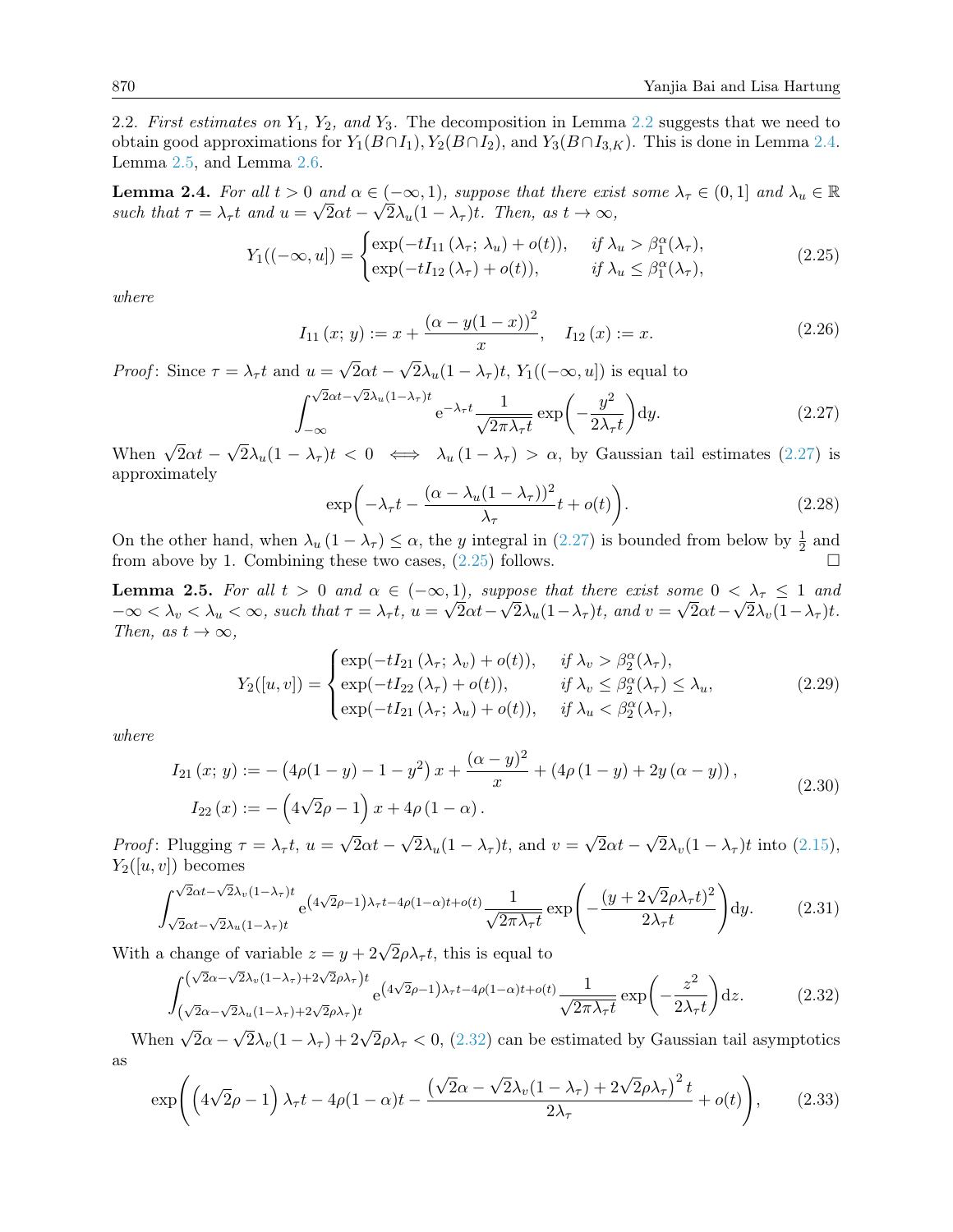which, after some rearrangements, is equal to the first term on the right-hand side of  $(2.29)$ .

ncn, after son<br>When  $\sqrt{2}\alpha$  – e rearrangements, is equal to the first term on the right-hand side or (2.29).<br>  $\sqrt{2}\lambda_u(1-\lambda_\tau) + 2\sqrt{2}\rho\lambda_\tau > 0$ , we apply again Gaussian tail estimates to [\(2.32\)](#page-11-4) and obtain

$$
\exp\left(\left(4\sqrt{2}\rho-1\right)\lambda_{\tau}t-4\rho(1-\alpha)t-\frac{\left(\sqrt{2}\alpha-\sqrt{2}\lambda_{u}(1-\lambda_{\tau})+2\sqrt{2}\rho\lambda_{\tau}\right)^{2}t}{2\lambda_{\tau}}+o(t)\right),\qquad(2.34)
$$

which, after some rearrangements, is equal to the third term on the right-hand side of  $(2.29)$ .

ncn, after son<br>When  $\sqrt{2}\alpha$  – de rearrangements, is equal to the third<br> $\sqrt{2}\lambda_v(1-\lambda_\tau) + 2\sqrt{2}\rho\lambda_\tau \geq 0$  and  $\sqrt{2}\alpha \sqrt{2}\lambda_u(1-\lambda_\tau) + 2\sqrt{2}\rho\lambda_\tau \leq 0$ , the *z* integral in [\(2.32\)](#page-11-4) is bounded below by  $\frac{1}{2}$  and above by 1. Then (2.32) is equal to the second term on the right-hand side of [\(2.29\)](#page-11-5).

Combining these three cases,  $(2.29)$  follows.

<span id="page-12-0"></span>**Lemma 2.6.** For all  $t > 0$  and  $\alpha \in (-\infty, 1)$ , let  $K > |\alpha|$ , and suppose that there exist some  $\lambda_{\tau} \in (0,1]$  and  $\lambda_{v} \in (-K,\infty)$  such that  $\tau = \lambda_{\tau}t$  and  $v = \sqrt{2\alpha t} - \sqrt{2\lambda_{v}}(1-\lambda_{\tau})t$ . Then, as  $t \to \infty$ ,

<span id="page-12-2"></span>
$$
Y_3\left(\left[v,\sqrt{2}\alpha t+\sqrt{2}K(1-\lambda_{\tau})t\right]\right)=\begin{cases} \exp(-tI_{31}(\lambda_{\tau};\,\lambda_v)+o(t)), & \text{if }\lambda_v<\frac{\alpha}{1+\lambda_{\tau}},\\ \exp(-tI_{32}(\lambda_{\tau})+o(t)), & \text{if }\lambda_v\geq\frac{\alpha}{1+\lambda_{\tau}}, \end{cases} (2.35)
$$

where

$$
I_{31}(x; y) := -(1 + y^2) x + \frac{(\alpha - y)^2}{x} + 2(\alpha y + 1),
$$
  
\n
$$
I_{32}(x) := -x + \frac{2\alpha^2}{1 + x} + 2.
$$
\n(2.36)

*Proof*: With  $\tau = \lambda_{\tau} t$  and  $v =$ √  $2\alpha t -$ √  $2\lambda_v(1-\lambda_\tau)t$ ,  $Y_3([v,\infty))$  is equal to

$$
\int_{\sqrt{2}\alpha t - \sqrt{2}\lambda_v(1-\lambda_\tau)t}^{\sqrt{2}\alpha t + \sqrt{2}K(1-\lambda_\tau)t} \sqrt{\frac{1-\lambda_\tau}{1+\lambda_\tau}} e^{-2t + \lambda_\tau t - \frac{2\alpha^2 t}{1+\lambda_\tau} + o(t)} \frac{1}{\sqrt{2\pi\lambda_\tau t \frac{1-\lambda_\tau}{1+\lambda_\tau}}} \exp\left(-\frac{(y - \frac{2\sqrt{2}\alpha\lambda_\tau t}{1+\lambda_\tau})^2}{2\lambda_\tau t \frac{1-\lambda_\tau}{1+\lambda_\tau}}\right) dy. \tag{2.37}
$$

With a change of variable  $z = y - \frac{2\sqrt{2}\alpha\lambda_{\tau}t}{1+\lambda_{\tau}}$  $\frac{\sqrt{2\alpha\lambda_{\tau}t}}{1+\lambda_{\tau}},$  this becomes

<span id="page-12-1"></span>
$$
\int_{\left(\sqrt{2}\alpha-\sqrt{2}\lambda_{v}(1-\lambda_{\tau})-\frac{2\sqrt{2}\alpha\lambda_{\tau}}{1+\lambda_{\tau}}\right)t}^{\left(\sqrt{2}\alpha+\sqrt{2}K(1-\lambda_{\tau})-\frac{2\sqrt{2}\alpha\lambda_{\tau}}{1+\lambda_{\tau}}\right)t} \sqrt{\frac{1-\lambda_{\tau}}{1+\lambda_{\tau}}} e^{-2t+\lambda_{\tau}t-\frac{2\alpha^{2}t}{1+\lambda_{\tau}}} + o(t) \frac{1}{\sqrt{2\pi\lambda_{\tau}t\frac{1-\lambda_{\tau}}{1+\lambda_{\tau}}}} \exp\left(-\frac{z^{2}}{2\lambda_{\tau}t\frac{1-\lambda_{\tau}}{1+\lambda_{\tau}}}\right)dz.
$$
\n(2.38)

Notice that  $\sqrt{2}\alpha +$ √  $\overline{2}K(1-\lambda_{\tau})-\frac{2\sqrt{2}\alpha\lambda_{\tau}}{1+\lambda_{\tau}}$  $\frac{\sqrt{2}\alpha\lambda_{\tau}}{1+\lambda_{\tau}}>0$  since we set  $K>|\alpha|>\frac{|\alpha|}{1+\lambda_{\tau}}$  $\frac{|\alpha|}{1+\lambda_\tau}$ . If  $\sqrt{2}\alpha - \sqrt{2}\lambda_v(1-\lambda_\tau) - \frac{2\sqrt{2}\alpha\lambda_\tau}{1+\lambda_\tau}$ √ √  $\frac{\sqrt{2\alpha\lambda_{\tau}}}{1+\lambda_{\tau}}>0$ , by Gaussian tail estimates  $(2.38)$  is equal to

$$
\exp\left(-2t + \lambda_{\tau}t - \frac{2\alpha^2 t}{1 + \lambda_{\tau}} - \frac{\left(\sqrt{2}\alpha - \sqrt{2}\lambda_v(1 - \lambda_{\tau}) - \frac{2\sqrt{2}\alpha\lambda_{\tau}}{1 + \lambda_{\tau}}\right)^2 t}{2\lambda_{\tau}\frac{1 - \lambda_{\tau}}{1 + \lambda_{\tau}}} + o(t)\right),\tag{2.39}
$$

which, after some rearrangements, is equal to the first term on the right-hand side of  $(2.35)$ . √

For  $\sqrt{2}\alpha$  –  $\overline{2}\lambda_v(1-\lambda_\tau)-\frac{2\sqrt{2}\alpha\lambda_\tau}{1+\lambda_\tau}$  $\frac{\sqrt{2\alpha\lambda_{\tau}}}{1+\lambda_{\tau}} \leq 0$ , the z integral in [\(2.38\)](#page-12-1) is bounded below by  $\frac{1}{2}$  and above by 1. After some rearrangements, [\(2.38\)](#page-12-1) is equal to the second term on the right-hand side of [\(2.35\)](#page-12-2). Combining these two cases,  $(2.35)$  follows.

*Remark* 2.7. In addition to the estimates on  $Y_1, Y_2$ , and  $Y_3$ , to compute [\(2.13\)](#page-9-2) in Lemma [2.2](#page-9-0) we still need to evaluate the asymptotics of the integrals with respect to  $\tau$  (or  $\lambda_{\tau} = \tau/t$  after a change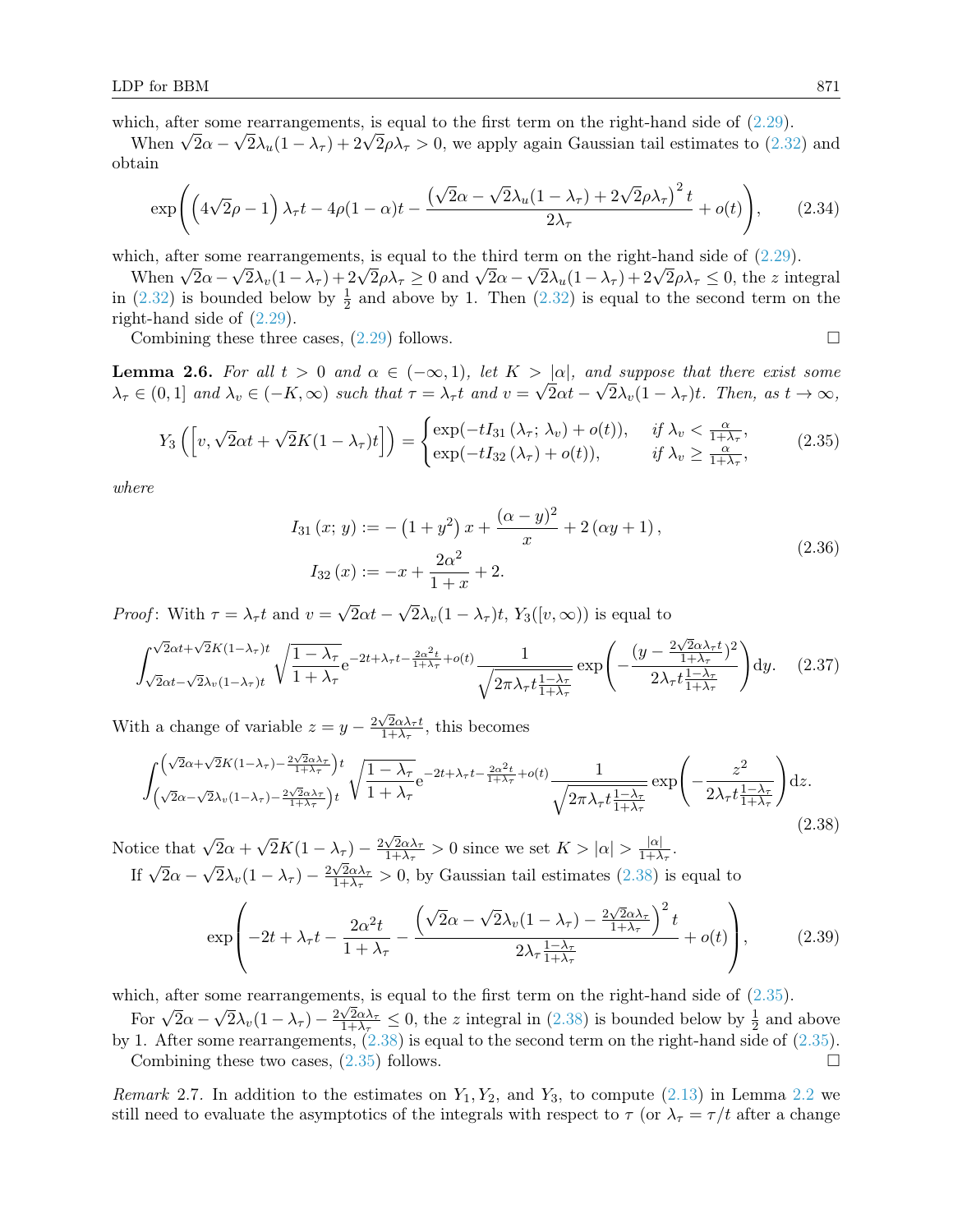of variables). One can check that the integral  $(2.13)$  with the estimates on Y plugged in is of the form

<span id="page-13-1"></span>
$$
\int_{a}^{b} \exp(tf(\lambda_{\tau}) + o(t)) \, d\lambda \tau,\tag{2.40}
$$

where  $-\infty \le a \le b \le \infty$  and  $f(\lambda_{\tau})$  is a real, differentiable function with a unique maximum at  $\lambda_{\tau}^{\max} \in [a, b]$ . As  $t \to \infty$ , asymptotics of  $(2.40)$  can be derived by the Laplace's method (see for reference, e.g. [de Bruijn](#page-21-17) [\(1981\)](#page-21-17)), being  $C \exp(t f(\lambda^{\max}_\tau) + o(t))$  where C is some positive constant. We omit the proof as this is a quite standard technique.

#### 3. Proofs of the main theorems

<span id="page-13-0"></span>3.1. Proofs for the time-constrained probabilities. In this subsection, we prove Theorem [1.1](#page-2-1) and [1.2](#page-3-1) using the estimates from Section 2. We first prove Theorem [1.1.](#page-2-1)

*Proof of Theorem [1.1:](#page-2-1)* We rewrite  $(1.9)$ , the equation to be proved, in the following three cases with different ranges of  $\alpha$ .

(i) Given  $\alpha \in [-\rho, 1)$ , as  $t \to \infty$ ,

<span id="page-13-4"></span>
$$
\mathbb{P}\left(X_{max}(t) \leq \sqrt{2}\alpha t, \ X \in T_{[0,\gamma t]}\right) = \begin{cases} e^{-tI_{22}(\gamma) + o(t)}, & \text{if } \gamma \in \left(0, \frac{1-\alpha}{2\sqrt{2}-1}\right],\\ e^{-tI_{11}(\gamma; 1) + o(t)}, & \text{if } \gamma \in \left(\frac{1-\alpha}{2\sqrt{2}-1}, \frac{1-\alpha}{\sqrt{2}}\right],\\ e^{-tI_{11}\left(\frac{1-\alpha}{\sqrt{2}}; 1\right) + o(t)}, & \text{if } \gamma \in \left(\frac{1-\alpha}{\sqrt{2}}, 1\right].\end{cases}
$$
(3.1)

(ii) Given  $\alpha \in (-2\rho, -\rho)$ , as  $t \to \infty$ ,

<span id="page-13-5"></span>
$$
\mathbb{P}\left(X_{max}(t) \le \sqrt{2}\alpha t, \ X \in T_{[0,\gamma t]}\right) = \begin{cases} e^{-tI_{32}(\gamma) + o(t)}, & \text{if } \gamma \in \left(0, -\frac{\alpha+\rho}{\rho}\right],\\ e^{-tI_{22}(\gamma) + o(t)}, & \text{if } \gamma \in \left(-\frac{\alpha+\rho}{\rho}, \frac{1-\alpha}{2\sqrt{2}-1}\right],\\ e^{-tI_{11}(\gamma; 1) + o(t)}, & \text{if } \gamma \in \left(\frac{1-\alpha}{2\sqrt{2}-1}, 1\right].\end{cases}
$$
(3.2)

(iii) Given  $\alpha \in (-\infty, -2\rho]$ , as  $t \to \infty$ ,

<span id="page-13-6"></span>
$$
\mathbb{P}\left(X_{max}(t) \le \sqrt{2}\alpha t, \ X \in T_{[0,\gamma t]}\right) = e^{-tI_{32}(\gamma) + o(t)} \text{ for all } \gamma \in (0,1].
$$
\n(3.3)

Applying Lemma [2.2](#page-9-0) with  $A = [0, \gamma t]$  and  $B = [-\infty,$  $2\alpha t +$  $\overline{2}K(t-\tau)$ , and noticing that the remaining  $L_{I_{0,K}}$  part is negligible for K large enough by Lemma [2.3,](#page-10-3) we rewrite the targeted probability as

<span id="page-13-7"></span>
$$
\int_0^{\gamma t} Y_1(I_1) d\tau + \int_0^{\gamma t} Y_2(I_2) d\tau + \int_0^{\gamma t} Y_3(I_{3,K}) d\tau,
$$
\n
$$
\text{of variable } \lambda = \tau/t \text{ becomes } (3.4)
$$

<span id="page-13-2"></span>which, after the change of variable  $\lambda_{\tau} = \tau/t$ , becomes

$$
\int_0^{\gamma} tY_1 \left( \left( -\infty, \sqrt{2}\alpha t - \sqrt{2}(1 - \lambda_{\tau})t \right) \right) d\lambda_{\tau} \n+ \int_0^{\gamma} tY_2 \left( \sqrt{2}\alpha t + \left[ -\sqrt{2}(1 - \lambda_{\tau})t, \sqrt{2}\rho(1 - \lambda_{\tau})t \right] \right) d\lambda_{\tau} \n+ \int_0^{\gamma} tY_3 \left( \left[ \sqrt{2}\alpha t + \sqrt{2}\rho(1 - \lambda_{\tau})t, \sqrt{2}\alpha t + \sqrt{2}K(1 - \lambda_{\tau})t \right] \right) d\lambda_{\tau}.
$$
\n(3.5)

In the remainder of the proof, we will estimate the three summands in [\(3.5\)](#page-13-2), and then compare their orders. Using Lemma [2.4](#page-11-0) with  $\lambda_u = 1$ , we can rewrite the first summand of [\(3.5\)](#page-13-2) as

<span id="page-13-3"></span>
$$
\int_0^{\gamma \wedge (1-\alpha)} e^{-tI_{11}(\lambda_\tau; 1) + o(t)} d\lambda_\tau + \int_{\gamma \wedge (1-\alpha)}^\gamma e^{-tI_{12}(\lambda_\tau) + o(t)} d\lambda_\tau.
$$
 (3.6)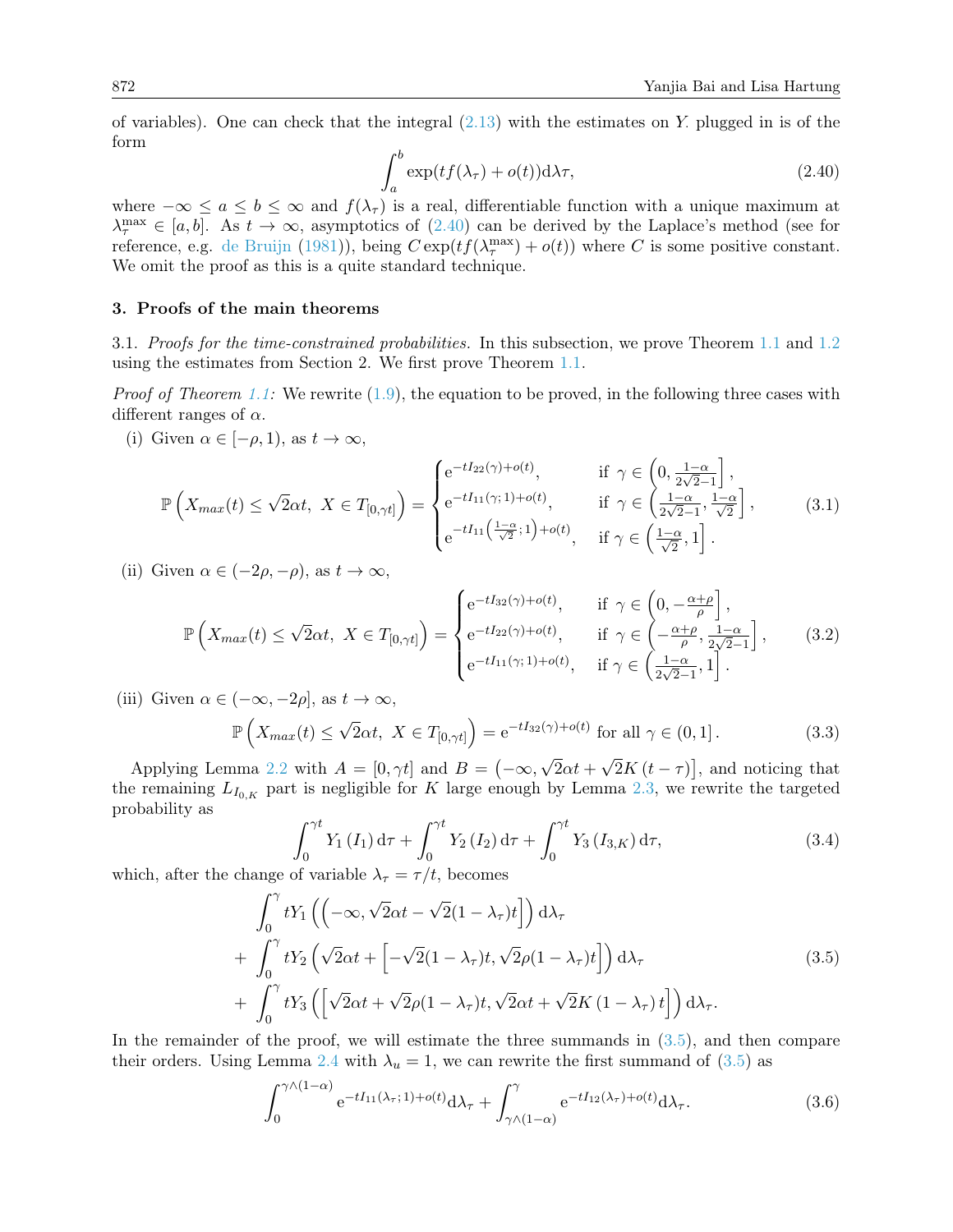Observe that when regarded as a function of  $\lambda_{\tau}$ ,  $-I_{11}(\lambda_{\tau}; 1)$  strictly increases as  $\lambda_{\tau} < \frac{1-\alpha}{\sqrt{2}}$  and strictly decreases as  $\lambda_{\tau} > \frac{1-\alpha}{\sqrt{2}}$ , while  $-I_{12}(\lambda_{\tau})$  strictly decreases for all  $\lambda_{\tau}$ . By Laplace's method, we know that  $(3.6)$  is equal to

$$
\begin{cases}\n e^{-tI_{11}(\gamma; 1) + o(t)}, & \text{if } 0 < \gamma \leq \frac{1-\alpha}{\sqrt{2}}, \\
 e^{-tI_{11}\left(\frac{1-\alpha}{\sqrt{2}}; 1\right) + o(t)}, & \text{if } \frac{1-\alpha}{\sqrt{2}} < \gamma \leq 1-\alpha, \\
 e^{-tI_{11}\left(\frac{1-\alpha}{\sqrt{2}}; 1\right) + o(t)} + e^{-tI_{12}(1-\alpha) + o(t)}, & \text{if } 1-\alpha < \gamma \leq 1,\n\end{cases}
$$
\n(3.7)

which, as  $-I_{11}\left(\frac{1-\alpha}{\sqrt{2}}; 1\right) > -I_{12}(1-\alpha)$  since  $2\rho < 1$ , is equal to

<span id="page-14-1"></span>
$$
\begin{cases}\n e^{-tI_{11}(\gamma; 1) + o(t)}, & \text{if } 0 < \gamma \le \frac{1-\alpha}{\sqrt{2}}, \\
 e^{-tI_{11}\left(\frac{1-\alpha}{\sqrt{2}}; 1\right) + o(t)}, & \text{if } \frac{1-\alpha}{\sqrt{2}} < \gamma \le 1.\n\end{cases}
$$
\n(3.8)

Using Lemma [2.5](#page-11-1) with  $\lambda_u = 1$  and  $\lambda_v = -\rho$ , we rewrite the second summand of [\(3.5\)](#page-13-2) as

<span id="page-14-0"></span>
$$
\int_0^{\gamma \wedge \left(-\frac{\alpha+\rho}{\rho}\right)} e^{-tI_{21}(\lambda_\tau;-\rho)+o(t)} d\lambda_\tau + \int_{\gamma \wedge \left(-\frac{\alpha+\rho}{\rho}\right)}^{\gamma \wedge \left(\frac{1-\alpha}{2\sqrt{2}-1}\right)} e^{-tI_{22}(\lambda_\tau)+o(t)} d\lambda_\tau + \int_{\gamma \wedge \left(\frac{1-\alpha}{2\sqrt{2}-1}\right)}^{\gamma} e^{-tI_{21}(\lambda_\tau;1)+o(t)} d\lambda_\tau.
$$
\n(3.9)

Notice that the first and the second exponents in [\(3.9\)](#page-14-0), regarded as functions of  $\lambda_{\tau}$ , both strictly increase for all  $\lambda_{\tau} > 0$ . Since  $I_{21}(\cdot; 1) = I_{11}(\cdot; 1)$ , the monotonicity of the third exponent has been described below  $(3.6)$ . By Laplace's method,  $(3.9)$  is equal to

$$
\begin{cases}\n e^{-tI_{21}(\gamma; -\rho) + o(t)}, & \text{if } 0 < \gamma \le -\frac{\alpha + \rho}{\rho}, \qquad (3.10) \\
 e^{-tI_{21}\left(-\frac{\alpha + \rho}{\rho}; -\rho\right) + o(t)} + e^{-tI_{22}(\gamma) + o(t)}, & \text{if } -\frac{\alpha + \rho}{\rho} < \gamma \le \frac{1 - \alpha}{2\sqrt{2} - 1}, (3.11)\n\end{cases}
$$

$$
e^{-tI_{21}\left(-\frac{\alpha+\rho}{\rho};-\rho\right)+o(t)} + e^{-tI_{22}(\gamma)+o(t)}, \qquad \text{if } -\frac{\alpha+\rho}{\rho} < \gamma \le \frac{1-\alpha}{2\sqrt{2}-1}, (3.11)
$$

$$
e^{-tI_{21}\left(-\frac{\alpha+\rho}{\rho};-\rho\right)+o(t)} + e^{-tI_{22}\left(\frac{1-\alpha}{2\sqrt{2}-1}\right)+o(t)} + e^{-tI_{21}(\gamma;1)+o(t)}, \quad \text{if } \frac{1-\alpha}{2\sqrt{2}-1} < \gamma \le \frac{1-\alpha}{\sqrt{2}}, \tag{3.12}
$$

$$
\begin{cases} e^{-tI_{21}\left(-\frac{\alpha+\rho}{\rho};-\rho\right)+o(t)} + e^{-tI_{22}\left(\frac{1-\alpha}{2\sqrt{2}-1}\right)+o(t)} + e^{-tI_{21}\left(\frac{1-\alpha}{\sqrt{2}};1\right)+o(t)}, & \text{if } \frac{1-\alpha}{\sqrt{2}} < \gamma \le \frac{1-\alpha}{\sqrt{2}}, \ (3.12) \\ e^{-tI_{21}\left(-\frac{\alpha+\rho}{\rho};-\rho\right)+o(t)} + e^{-tI_{22}\left(\frac{1-\alpha}{2\sqrt{2}-1}\right)+o(t)} + e^{-tI_{21}\left(\frac{1-\alpha}{\sqrt{2}};1\right)+o(t)}, & \text{if } \frac{1-\alpha}{\sqrt{2}} < \gamma \le 1. \end{cases} (3.13)
$$

Observe that the difference

$$
-I_{21}\left(-\frac{\alpha+\rho}{\rho};-\rho\right)-\left(-I_{22}\left(\gamma\right)\right)=-\left(4\sqrt{2}\rho-1\right)\gamma-4\sqrt{2}\left(\alpha+\rho\right)+\frac{\alpha+\rho}{\rho}\tag{3.14}
$$

is negative when  $\gamma > -\frac{\alpha+\rho}{\alpha}$  $\frac{+p}{\rho}$ , which implies that the second exponential terms in  $(3.11)-(3.13)$  $(3.11)-(3.13)$  $(3.11)-(3.13)$  are of larger order than the first terms. Moreover, the third term in [\(3.12\)](#page-14-0) dominates the second, since

$$
-I_{21}(\gamma; 1) - \left(-I_{22}\left(\frac{1-\alpha}{2\sqrt{2}-1}\right)\right)
$$
  
=  $\frac{2}{\gamma} \left( \left(\gamma - \frac{11 - 4\sqrt{2}}{4(2\sqrt{2}-1)}(1-\alpha)\right)^2 - \left(\left(\frac{11 - 4\sqrt{2}}{4(2\sqrt{2}-1)}\right)^2 - \frac{1}{2}\right)(1-\alpha)^2 \right),$  (3.15)

which is negative when

$$
\frac{1-\alpha}{2\sqrt{2}-1} < \gamma < \left(\sqrt{2}-\frac{1}{2}\right)(1-\alpha),\tag{3.16}
$$

which is the case for  $\gamma \in \left(\frac{1-\alpha}{2\sqrt{2}}\right)$  $\frac{1-\alpha}{2\sqrt{2}-1}, \frac{1-\alpha}{\sqrt{2}}$ in  $(3.12)$ . The third term in  $(3.13)$  also dominates the second, since

$$
-I_{21}\left(\frac{1-\alpha}{\sqrt{2}};1\right) - \left(-I_{22}\left(\frac{1-\alpha}{2\sqrt{2}-1}\right)\right) = \frac{\rho^2}{2\sqrt{2}-1}(1-\alpha) > 0. \tag{3.17}
$$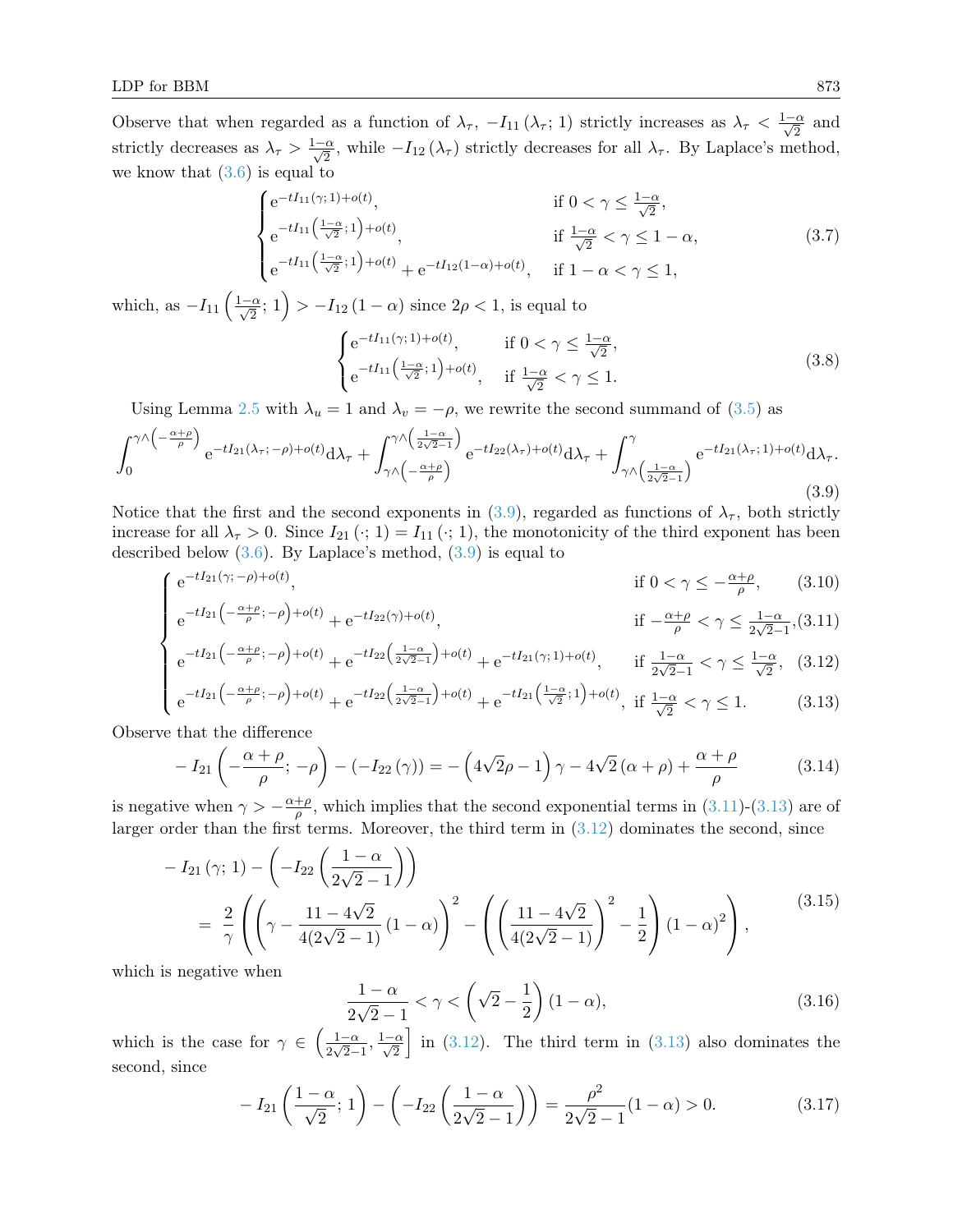Hence, we conclude that the second term in  $(3.5)$  is of order

<span id="page-15-1"></span>
$$
\begin{cases}\n\mathrm{e}^{-tI_{21}(\gamma; -\rho)+o(t)}, & \text{if } 0 < \gamma \le -\frac{\alpha+\rho}{\rho}, \\
\mathrm{e}^{-tI_{22}(\gamma)+o(t)}, & \text{if } -\frac{\alpha+\rho}{\rho} < \gamma \le \frac{1-\alpha}{2\sqrt{2}-1}, \\
\mathrm{e}^{-tI_{21}(\gamma; 1)+o(t)}, & \text{if } \frac{1-\alpha}{2\sqrt{2}-1} < \gamma \le \frac{1-\alpha}{\sqrt{2}}, \\
\mathrm{e}^{-tI_{21}\left(\frac{1-\alpha}{\sqrt{2}}; 1\right)+o(t)}, & \text{if } \frac{1-\alpha}{\sqrt{2}} < \gamma \le 1.\n\end{cases} \tag{3.18}
$$

Applying Lemma [2.6](#page-12-0) with  $\lambda_v = -\rho$ , we rewrite the third summand in [\(3.5\)](#page-13-2) as

<span id="page-15-0"></span>
$$
\int_0^{\gamma \wedge \left(-\frac{\alpha+\rho}{\rho}\right)} e^{-tI_{32}(\lambda_\tau)+o(t)} d\lambda_\tau + \int_{\gamma \wedge \left(-\frac{\alpha+\rho}{\rho}\right)}^{\gamma} e^{-tI_{31}(\lambda_\tau;-\rho)+o(t)} d\lambda_\tau.
$$
 (3.19)

Notice that the two exponents in [\(3.19\)](#page-15-0), regarded as functions of  $\lambda_{\tau}$ , strictly increase when  $\lambda_{\tau} > 0$ . Thus by Laplace's method, [\(3.19\)](#page-15-0) is equal to

$$
\begin{cases} e^{-tI_{32}(\gamma)+o(t)}, & \text{if } 0 < \gamma \le -\frac{\alpha+\rho}{\rho}, \end{cases}
$$
 (3.20)

$$
\left\{ e^{-tI_{32}\left(-\frac{\alpha+\rho}{\rho}\right)+o(t)} + e^{-tI_{31}(\gamma;-\rho)+o(t)}, \quad \text{if } -\frac{\alpha+\rho}{\rho} < \gamma \le 1. \right. \tag{3.21}
$$

Notice that the second term in  $(3.21)$  dominates, since

$$
-I_{31}(\gamma;-\rho) - \left(-I_{32}\left(-\frac{\alpha+\rho}{\rho}\right)\right) = \frac{1+\rho^2}{\gamma} \left(\left(\gamma + \frac{\alpha+\rho}{2\rho(1+\rho^2)}\right)^2 - \left(\frac{(2\rho^2+1)(\alpha+\rho)}{2\rho(1+\rho^2)}\right)\right),\tag{3.22}
$$

which is positive if

 $\sqrt{ }$ 

$$
\gamma < \frac{\rho(\alpha + \rho)}{1 + \rho^2} \text{ or } \gamma > -\frac{\alpha + \rho}{\rho},\tag{3.23}
$$

satisfied by the range of  $\gamma$  in [\(3.21\)](#page-15-0). Thus the third term in [\(3.5\)](#page-13-2) is of order

<span id="page-15-2"></span>
$$
\begin{cases}\n e^{-tI_{32}(\gamma)+o(t)}, & \text{if } 0 < \gamma \le -\frac{\alpha+\rho}{\rho}, \\
 e^{-tI_{31}(\gamma;-\rho)+o(t)}, & \text{if } -\frac{\alpha+\rho}{\rho} < \gamma \le 1.\n\end{cases}
$$
\n(3.24)

So far, we have obtained the estimates of the three summands in  $(3.5)$ , which are shown in  $(3.8)$ , [\(3.18\)](#page-15-1), and [\(3.24\)](#page-15-2). Next, we compare them for different ranges of  $\alpha$  and  $\gamma$ .

Case (i). Since  $\alpha \in [-\rho, 1)$ , we have

$$
-\frac{\alpha+\rho}{\rho} \le 0 < \frac{1-\alpha}{2\sqrt{2}-1} < \frac{1-\alpha}{\sqrt{2}} < 1-\alpha < 1. \tag{3.25}
$$

Adding  $(3.8)$ ,  $(3.18)$ , and  $(3.24)$  together,  $(3.5)$  is equal to

<span id="page-15-3"></span>−

$$
e^{-tI_{11}(\gamma; 1) + o(t)} + e^{-tI_{22}(\gamma) + o(t)} + e^{-tI_{31}(\gamma; -\rho) + o(t)} = e^{-tI_{22}(\gamma) + o(t)}, \text{ if } 0 < \gamma \le \frac{1-\alpha}{2\sqrt{2}-1}, \quad (3.26)
$$

$$
\begin{cases}\n2e^{-tI_{11}(\gamma;1)+o(t)} + e^{-tI_{31}(\gamma;-\rho)+o(t)} = e^{-tI_{11}(\gamma;1)+o(t)}, & \text{if } \frac{1-\alpha}{2\sqrt{2}-1} < \gamma \le \frac{1-\alpha}{\sqrt{2}}, (3.27)\n\end{cases}
$$

$$
\left(2e^{-tI_{11}\left(\frac{1-\alpha}{\sqrt{2}};1\right)+o(t)}+e^{-tI_{31}(\gamma;-\rho)+o(t)}=e^{-tI_{11}\left(\frac{1-\alpha}{\sqrt{2}};1\right)+o(t)},\qquad\text{if }\frac{1-\alpha}{\sqrt{2}}<\gamma\leq 1,\qquad(3.28)
$$

where the equality in  $(3.26)$  holds because

$$
-I_{22}(\gamma) - (-I_{11}(\gamma; 1)) = \frac{9 - 4\sqrt{2}}{\gamma} \left(\gamma - \frac{1 - \alpha}{2\sqrt{2} - 1}\right)^2 \ge 0 \text{ for all } 0 < \gamma \le 1,
$$
 (3.29)

and

$$
-I_{22}(\gamma) - (-I_{31}(\gamma; -\rho)) = \frac{1}{\gamma}(\rho\gamma + \alpha + \rho)^2 > 0 \text{ for all } 0 < \gamma \le 1,
$$
 (3.30)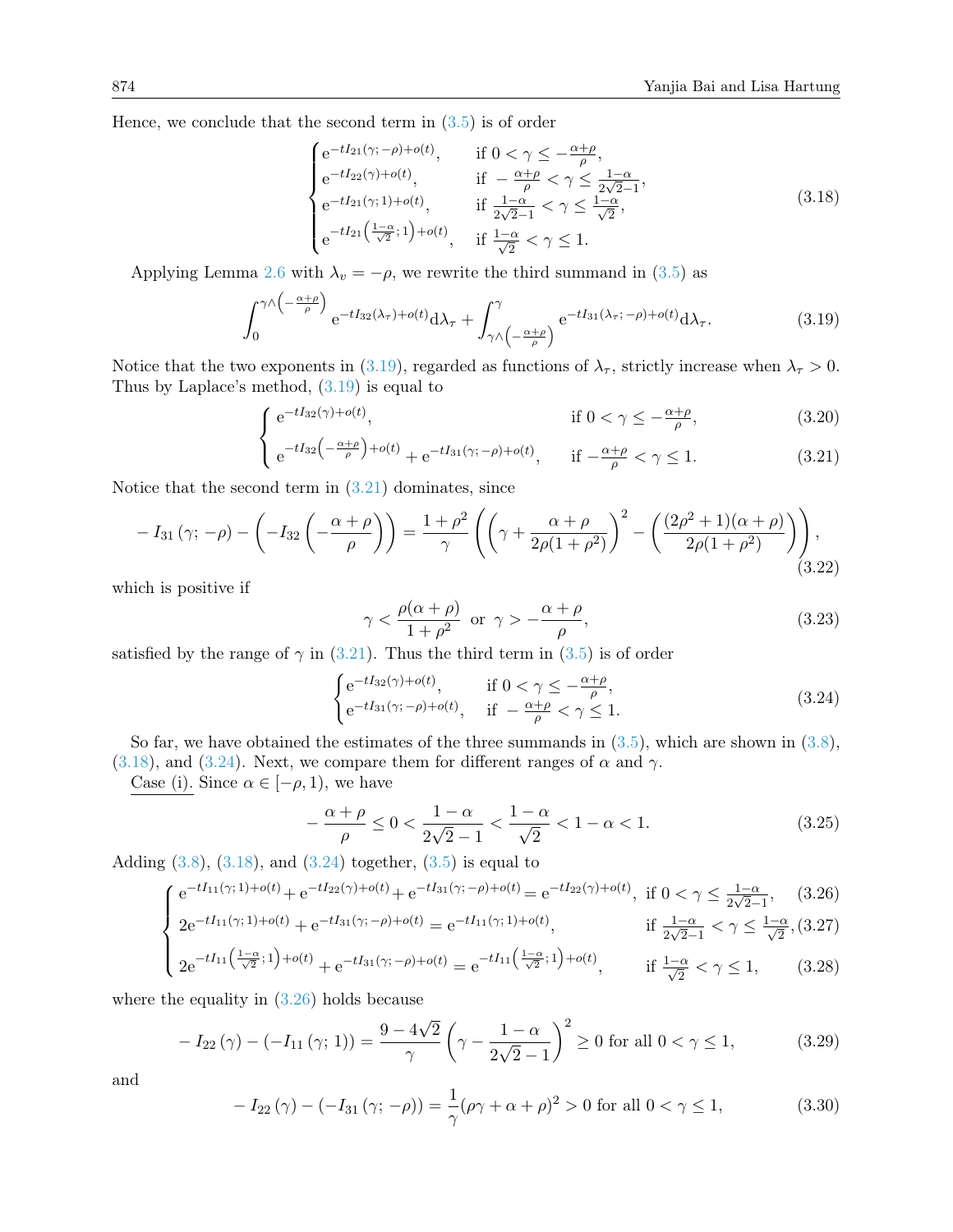the equality in [\(3.27\)](#page-15-3) holds because

<span id="page-16-1"></span>
$$
-I_{11}(\gamma; 1) - (-I_{31}(\gamma; -\rho)) = -\frac{6 - 2\sqrt{2}}{\gamma} \left( \left( \gamma - \frac{2 - \sqrt{2}\alpha}{6 - 2\sqrt{2}} \right)^2 - \frac{2(\alpha + 2\rho)^2}{(6 - 2\sqrt{2})^2} \right),\tag{3.31}
$$

which is nonnegative when

$$
\frac{2 - 2\sqrt{2}(\alpha + \rho)}{6 - 2\sqrt{2}} \le \gamma \le 1,
$$
\n(3.32)

satisfied by the corresponding  $\gamma$  range as  $\frac{2-2\sqrt{2}(\alpha+\rho)}{2\sqrt{2}}$  $\frac{2\sqrt{2}(\alpha+\rho)}{6-2\sqrt{2}} < \frac{1-\alpha}{2\sqrt{2}-\alpha}$  $\frac{1-\alpha}{2\sqrt{2}-1}$  for  $\alpha > -2\rho$ , and the equality in [\(3.28\)](#page-15-3) holds by [\(3.27\)](#page-15-3) and

$$
e^{-tI_{11}\left(\frac{1-\alpha}{\sqrt{2}};1\right)+o(t)} \ge e^{-tI_{11}(\gamma;1)+o(t)}.\tag{3.33}
$$

Then,  $(3.1)$  follows directly from  $(3.26)$ - $(3.28)$ .

Case (ii). Since  $\alpha \in (-2\rho, -\rho)$ , we have

<span id="page-16-0"></span>
$$
0 < -\frac{\alpha + \rho}{\rho} < \frac{1 - \alpha}{2\sqrt{2} - 1} < 1 < \frac{1 - \alpha}{\sqrt{2}} < 1 - \alpha.
$$
 (3.34)

Thus  $(3.5)$  is equal to the sum of  $(3.8)$ ,  $(3.18)$ , and  $(3.24)$ ,

$$
\int e^{-tI_{11}(\gamma; 1) + o(t)} + e^{-tI_{21}(\gamma; -\rho) + o(t)} + e^{-tI_{32}(\gamma) + o(t)} = e^{-tI_{32}(\gamma) + o(t)}, \text{ if } 0 < \gamma < -\frac{\alpha + \rho}{\rho}, \qquad (3.35)
$$
  

$$
e^{-tI_{11}(\gamma; 1) + o(t)} + e^{-tI_{22}(\gamma) + o(t)} + e^{-tI_{31}(\gamma; -\rho) + o(t)} = e^{-tI_{22}(\gamma) + o(t)} \text{ if } -\frac{\alpha + \rho}{\rho} < \gamma < \frac{1 - \alpha}{\rho} \qquad (3.36)
$$

$$
\begin{cases} e^{-tI_{11}(\gamma;1)+o(t)} + e^{-tI_{22}(\gamma)+o(t)} + e^{-tI_{31}(\gamma;-\rho)+o(t)} = e^{-tI_{22}(\gamma)+o(t)}, \text{ if } -\frac{\alpha+\rho}{\rho} \le \gamma \le \frac{1-\alpha}{2\sqrt{2}-1}, (3.36) \\ 2e^{-tI_{11}(\gamma;1)+o(t)} + e^{-tI_{21}(\gamma;-\rho)+o(t)} = e^{-tI_{11}(\gamma;1)+o(t)}, \text{ if } \frac{1-\alpha}{2\sqrt{2}-1} < \gamma \le 1, \end{cases}
$$

where the equality in  $(3.36)$  follows from  $(3.26)$ , the equality in  $(3.37)$  follows from  $(3.27)$ , and the equality in [\(3.35\)](#page-16-0) is because of the following two facts. The third term in [\(3.35\)](#page-16-0) is of larger order than the second term, since

<span id="page-16-3"></span>
$$
-I_{32}(\gamma) - (-I_{21}(\gamma; -\rho)) = \frac{1-\gamma}{\gamma(1+\gamma)} (\rho\gamma + (\alpha+\rho))^2 \ge 0 \text{ for all } 0 < \gamma \le 1.
$$
 (3.38)

In addition, the second term in [\(3.35\)](#page-16-0) dominates the first term, since  $I_{21}(\cdot; -\rho) = I_{31}(\cdot; -\rho)$  and we learn from [\(3.31\)](#page-16-1) that

$$
-I_{21}(\gamma; -\rho) - (-I_{11}(\gamma; 1)) \le 0 \iff \frac{2 - 2\sqrt{2}(\alpha + \rho)}{6 - 2\sqrt{2}} \le \gamma \le 1,
$$
\n(3.39)

and  $-\frac{\alpha+\rho}{\rho} < \frac{2-2\sqrt{2}(\alpha+\rho)}{6-2\sqrt{2}}$  $\frac{2\sqrt{2}(\alpha+\beta)}{6-2\sqrt{2}}$  when  $\alpha > -2\rho$ . Combining [\(3.35\)](#page-16-0)-[\(3.37\)](#page-16-0), [\(3.2\)](#page-13-5) follows. Case (iii). Since  $\alpha \in (-\infty, -2\rho]$ , we have

$$
0 < 1 \le \frac{1 - \alpha}{2\sqrt{2} - 1} \le -\frac{\alpha + \rho}{\rho}.\tag{3.40}
$$

Thus for all  $0 < \gamma \le 1$ , [\(3.5\)](#page-13-2) is equal to the sum of [\(3.8\)](#page-14-1), [\(3.18\)](#page-15-1), and [\(3.24\)](#page-15-2),

<span id="page-16-2"></span>
$$
e^{-tI_{11}(\gamma; 1) + o(t)} + e^{-tI_{21}(\gamma; -\rho) + o(t)} + e^{-tI_{32}(\gamma) + o(t)} = e^{-tI_{32}(\gamma) + o(t)},
$$
\n(3.41)

where the equality holds by the following two facts. Firstly, the first and the second exponents in  $(3.41)$  have appeared in  $(3.27)$  with different  $\alpha$  ranges. The difference between these two exponents is recorded in [\(3.31\)](#page-16-1), which, under the condition that  $\alpha < -2\rho$ , is not positive as that would require

$$
1 < \gamma < \frac{2 - 2\sqrt{2}(\alpha + \rho)}{6 - 2\sqrt{2}}.
$$
\n(3.42)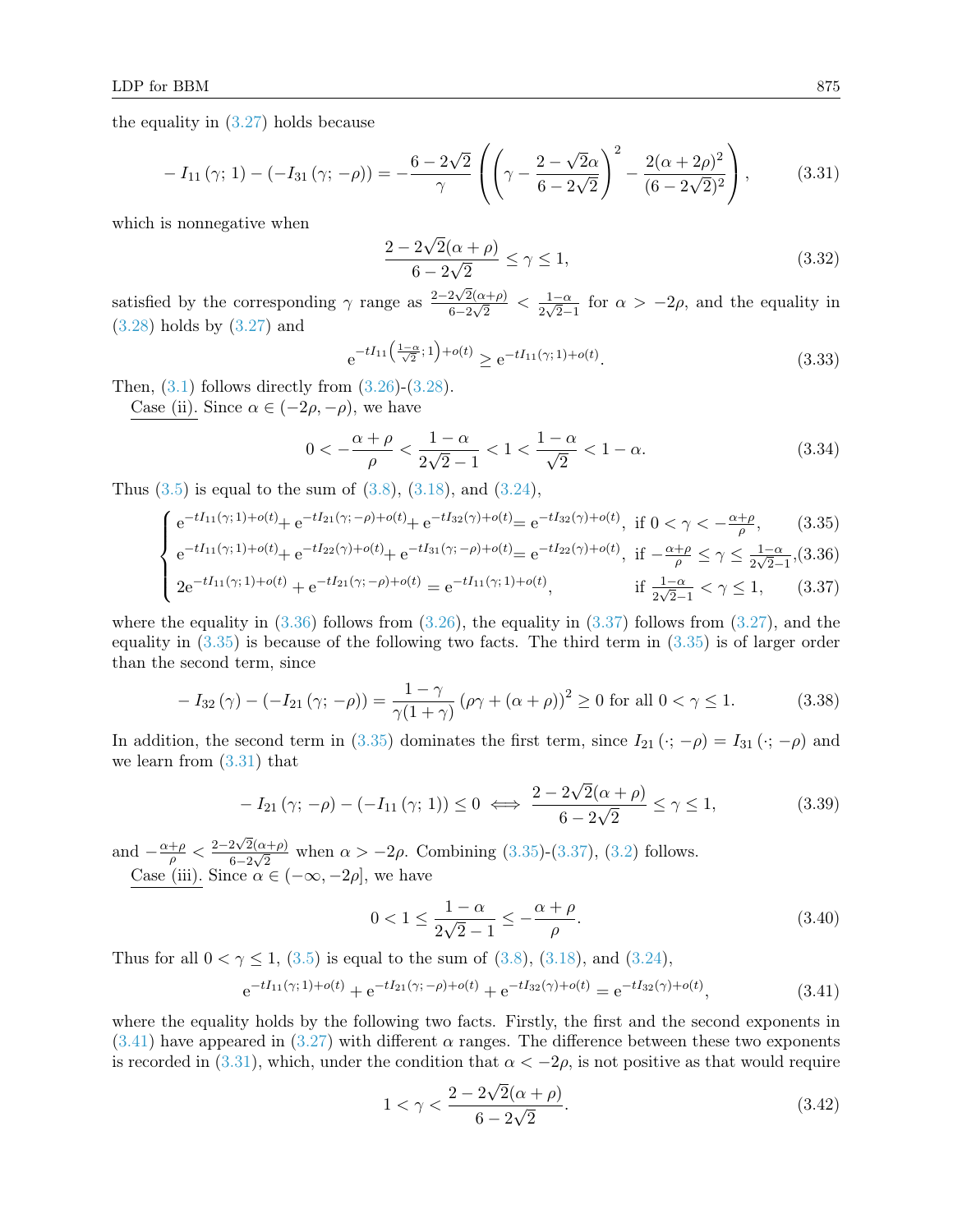Thus the second term in  $(3.41)$  is of larger order than the first term. Secondly, from  $(3.38)$ , we know that the third term in [\(3.41\)](#page-16-2) dominates the second one for all  $0 < \gamma \leq 1$ . Hence, (3.41) holds and thus also  $(3.3)$  follows. This concludes the proof of Theorem [1.1.](#page-2-1)

Next, we prove Theorem [1.2,](#page-3-1) which focuses on the  $\alpha \in (-\rho, 1)$  and restricts the first branching time  $\tau$  to be later than the optimal one  $\frac{1-\alpha}{\sqrt{2}}t$ .

*Proof of Theorem [1.2:](#page-3-1)* In the same way of obtaining  $(3.4)-(3.5)$  $(3.4)-(3.5)$  $(3.4)-(3.5)$  in the proof of Theorem [1.1,](#page-2-1) we apply Lemma [2.2](#page-9-0) with  $A = [\gamma t, t]$  and  $B = (-\infty, \sqrt{2\alpha}t + \sqrt{2}K(t - \tau)]$  and the change of variables  $\lambda_{\tau} = \tau/t$  to rewrite  $\mathbb{P}\left(X_{max}(t) \leq \tau\right)$ √  $\overline{2}\alpha t$ ,  $X \in T_{[\gamma t,t]}$ ) as

$$
\int_{\gamma}^{1} tY_{1}\left(\left(-\infty, \sqrt{2}\alpha t - \sqrt{2}(1-\lambda_{\tau})t\right)\right) d\lambda_{\tau} \n+ \int_{\gamma}^{1} tY_{2}\left(\left[\sqrt{2}\alpha t - \sqrt{2}(1-\lambda_{\tau})t, \sqrt{2}\alpha t + \sqrt{2}\rho(1-\lambda_{\tau})t\right]\right) d\lambda_{\tau}
$$
\n(3.43)  
\n
$$
+ \int_{\gamma}^{1} tY_{3}\left(\left[\sqrt{2}\alpha t + \sqrt{2}\rho(1-\lambda_{\tau})t, \sqrt{2}\alpha t + \sqrt{2}K(1-\lambda_{\tau})t\right]\right) d\lambda_{\tau}.
$$

<span id="page-17-0"></span>Notice that we restrict  $-\rho < \alpha < 1$  and  $\frac{1-\alpha}{\sqrt{2}} < \gamma \le 1$  in the theorem. For the first summand in [\(3.43\)](#page-17-0), we apply Lemma [2.4](#page-11-0) with  $\lambda_u = 1$  to rewrite it as

<span id="page-17-1"></span>
$$
\int_{\gamma}^{\gamma \vee (1-\alpha)} e^{-tI_{11}(\lambda_{\tau}; 1) + o(t)} d\lambda_{\tau} + \int_{\gamma \vee (1-\alpha)}^{1} e^{-tI_{12}(\lambda_{\tau}) + o(t)} d\lambda_{\tau}.
$$
 (3.44)

By Laplace's method, [\(3.44\)](#page-17-1) is equal to

$$
\begin{cases} e^{-tI_{11}(\gamma;1)+o(t)} + e^{-tI_{12}(1-\alpha)+o(t)}, & \text{if } 0 < \gamma < 1 - \alpha, \\ e^{-tI_{12}(\gamma)+o(t)}, & \text{if } 1 - \alpha \le \gamma \le 1. \end{cases}
$$
 (3.45)

Observe that

$$
-I_{11}(\gamma; 1) - (-I_{12}(1-\alpha)) = -\frac{2}{\gamma} \left( \left( \gamma - \frac{3(1-\alpha)}{4} \right)^2 - \left( \frac{1-\alpha}{4} \right)^2 \right), \tag{3.46}
$$

which is positive when  $\frac{1-\alpha}{2} < \gamma < 1-\alpha$ , satisfied by our  $\gamma$  range. Thus [\(3.44\)](#page-17-1) is equal to

<span id="page-17-2"></span>
$$
\begin{cases}\n e^{-tI_{11}(\gamma;1)+o(t)}, & \text{if } 0 < \gamma < 1-\alpha, \\
 e^{-tI_{12}(\gamma)+o(t)}, & \text{if } 1-\alpha \le \gamma \le 1.\n\end{cases}
$$
\n(3.47)

For the second summand in [\(3.43\)](#page-17-0), since  $\lambda_{\tau} \ge \gamma > \frac{1-\alpha}{2\sqrt{2}-1}$ , by Lemma [2.5](#page-11-1) with  $\lambda_u = 1$ ,  $\lambda_v = -\rho$ and Laplace's method, this summand is equal to

<span id="page-17-3"></span>
$$
\int_{\gamma}^{1} e^{-tI_{21}(\lambda_{\tau}; 1) + o(t)} d\lambda_{\tau} = e^{-tI_{21}(\gamma; 1) + o(t)}.
$$
\n(3.48)

For the third summand in [\(3.43\)](#page-17-0), since  $\lambda_{\tau} \geq \gamma > -\frac{\alpha+\rho}{\rho}$  $\frac{+\rho}{\rho}$ , by Lemma [2.6](#page-12-0) with  $\lambda_v = -\rho$  and Laplace's method, this summand is equal to

<span id="page-17-4"></span>
$$
\int_{\gamma}^{1} e^{-tI_{31}(\lambda_{\tau}; -\rho) + o(t)} d\lambda_{\tau} = e^{-tI_{31}(1; -\rho) + o(t)}.
$$
\n(3.49)

To conclude the proof, we show that  $(3.47)$  dominates  $(3.48)$  and  $(3.49)$ . Since  $I_{11}(\cdot; 1)$  =  $I_{21}$  ( $\cdot$ ; 1), it suffices to show that  $-I_{12}(\gamma) \geq -I_{21}(\gamma; 1)$  and  $-I_{21}(\gamma; 1) \geq -I_{31}(1; -\rho)$ . The former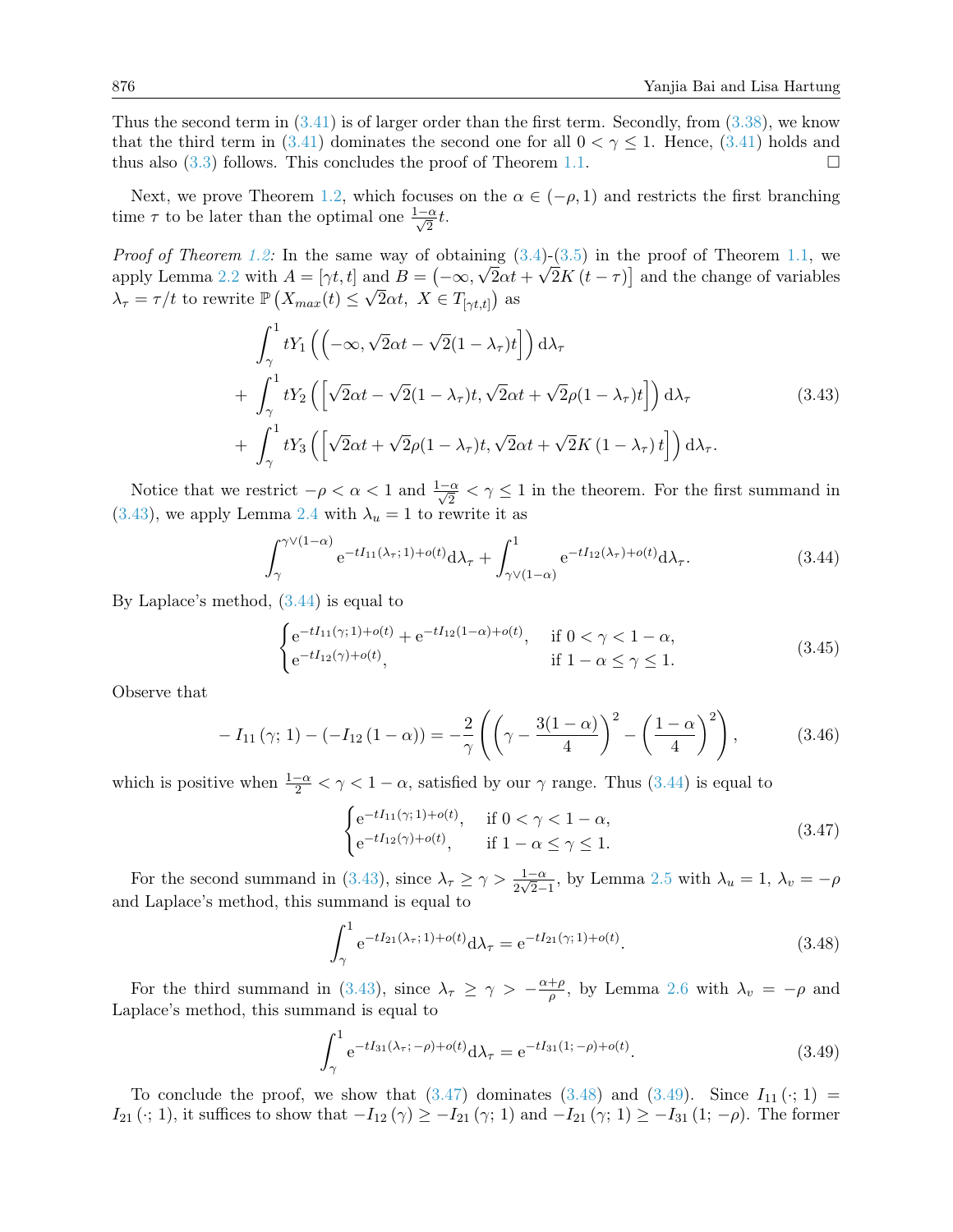is obviously true for all  $0 < \gamma \leq 1$ . For the latter,

$$
-I_{21}(\gamma; 1) - (-I_{31}(1; -\rho)) = -\frac{2}{\gamma} \left( \left( \gamma - \frac{\alpha^2 - 2\alpha + 3}{4} \right)^2 - \left( \frac{\alpha^2 - 2\alpha + 3}{4} \right)^2 + \frac{(1 - \alpha)^2}{2} \right), (3.50)
$$

which is nonnegative when

$$
\frac{(1-\alpha)^2}{2} \le \gamma \le 1. \tag{3.51}
$$

As our range of  $\gamma$  is a subset of this, our claim is verified. Hence [\(3.47\)](#page-17-2) indeed dominates over [\(3.48\)](#page-17-3) and  $(3.49)$  and the proof is done.

<span id="page-18-0"></span>3.2. Proofs for the location-constrained probabilities. In this subsection, we prove Theorem [1.3](#page-3-2) and Theorem [1.4.](#page-5-1) We first prove Theorem  $(1.3)$ , which restricts the first branching location to be below  $2\alpha t - \sqrt{2\beta(t-\tau)}$ , for some  $\beta \geq 1$ .

Proof of Theorem [1.3:](#page-3-2) Let  $A = [(\gamma - \epsilon)t, \gamma t]$  and  $B = (-\infty,$ √  $2\alpha t -$ √ Proof of Theorem 1.3: Let  $A = [(\gamma - \epsilon)t, \gamma t]$  and  $B = (-\infty, \sqrt{2}\alpha t - \sqrt{2}\beta(t - \tau)].$  Since  $\beta \ge 1$ ,  $2\alpha t -$ √  $2\beta(t-\tau) \leq$ √  $2\alpha t -$ √  $2(t - \tau)$  and thus with the notation from Lemma [2.2](#page-9-0)

$$
B \cap I_1 = B, \ B \cap I_2 = B \cap I_{3,K} = B \cap I_{0,K} = \emptyset. \tag{3.52}
$$

Using Lemma [2.2,](#page-9-0) we rewrite  $\mathbb{P}\left(X_{max}(t) \leq \mathbb{P}\right)$  $\overline{2}\alpha t$ ,  $X \in T_{[(\gamma-\epsilon)t,\gamma t]} \cap L_{(-\infty,\sqrt{2}\alpha t-\sqrt{2}\beta(t-\tau)]}$  $\big)$  as

<span id="page-18-1"></span>
$$
\int_{(\gamma-\epsilon)t}^{\gamma t} Y_1\left(\left(-\infty, \sqrt{2}\alpha t - \sqrt{2}\beta(t-\tau)\right)\right) d\tau = \int_{\gamma-\epsilon}^{\gamma} t Y_1\left(\left(-\infty, \sqrt{2}\alpha t - \sqrt{2}\beta(1-\lambda_{\tau})t\right)\right) d\lambda_{\tau},\tag{3.53}
$$

after the change of variables  $\lambda_{\tau} = \tau/t$ . Applying Lemma [2.4](#page-11-0) with  $\lambda_{u} = \beta$ , we obtain that

$$
Y_1\left(\left(-\infty, \sqrt{2}\alpha t - \sqrt{2}\beta(1-\lambda_\tau)t\right]\right) = \begin{cases} e^{-tI_{11}(\lambda_\tau;\beta)+o(t)}, & \text{if } \beta > \beta_1^{\alpha}(\lambda_\tau), \\ e^{-tI_{12}(\lambda_\tau)+o(t)}, & \text{if } \beta \le \beta_1^{\alpha}(\lambda_\tau). \end{cases} (3.54)
$$

Thus, by Laplace's method, [\(3.53\)](#page-18-1) is equal to

<span id="page-18-2"></span>
$$
\begin{cases}\n e^{-tI_{11}(\gamma-\epsilon;\beta)+o(t)}, & \text{if } \beta > \beta_1^{\alpha}(\gamma), \\
 e^{-tI_{12}(\gamma-\epsilon)+o(t)}, & \text{if } \beta \leq \beta_1^{\alpha}(\gamma).\n\end{cases}
$$
\n(3.55)

Notice that the exponents in the above two cases are equal to each other at  $\beta = \beta_1^{\alpha}(\gamma)$ . The desired results follow if we take  $t \to \infty$  and then  $\epsilon \to 0$  in [\(3.55\)](#page-18-2).

Next, we prove Theorem [1.4,](#page-5-1) where the first branching position is constrained to be above  $\sqrt{2\alpha}t-$ √  $2\beta(t-\tau)$ , for some  $\beta \leq 1$ .

*Proof of Theorem [1.4:](#page-5-1)* Let  $A = [(\gamma - \epsilon)t, \gamma t]$  and  $B = [$ √  $2\alpha t -$ √  $\overline{2}\beta(t-\tau),\infty$ ). For the set  $B\cap I_{0,K}$ , we choose K large enough so that  $B\setminus I_{0,K}$  is not empty and the  $B\cap I_{0,K}$  part is negligible by Lemma [2.3.](#page-10-3) From  $\beta \leq 1$ , we know that  $B \cap I_1 = \emptyset$ . To obtain the values of  $B \cap I_2$  and  $B \cap I_{3,K}$ , we need to divide the  $\beta$  range into two and discuss two cases.

Case 1:  $\beta \in (-\infty, -\rho]$ . In this  $\beta$  range, we have that

$$
B \cap I_1 = \emptyset, \ B \cap I_2 = \emptyset. \tag{3.56}
$$

<span id="page-18-3"></span>Then by Lemma [2.2,](#page-9-0)  $\mathbb{P}\left(X_{max}(t) \leq \right)$ √  $\overline{2}\alpha t$ ,  $X \in T_{[(\gamma-\epsilon)t,\gamma t]} \cap L_{\left[\sqrt{2}\alpha t - \sqrt{2}\beta(t-\tau),\infty\right)}$  can be rewritten as

$$
\int_{(\gamma-\epsilon)t}^{\gamma t} Y_3\left(\left[\sqrt{2}\alpha t - \sqrt{2}\beta(t-\tau), \sqrt{2}\alpha t + \sqrt{2}K(t-\tau)\right]\right) d\tau
$$
\n
$$
= \int_{\gamma-\epsilon}^{\gamma} tY_3\left(\left[\sqrt{2}\alpha t - \sqrt{2}\beta(1-\lambda_{\tau})t, \sqrt{2}\alpha t + \sqrt{2}K(1-\lambda_{\tau})t\right]\right) d\lambda_{\tau},
$$
\n(3.57)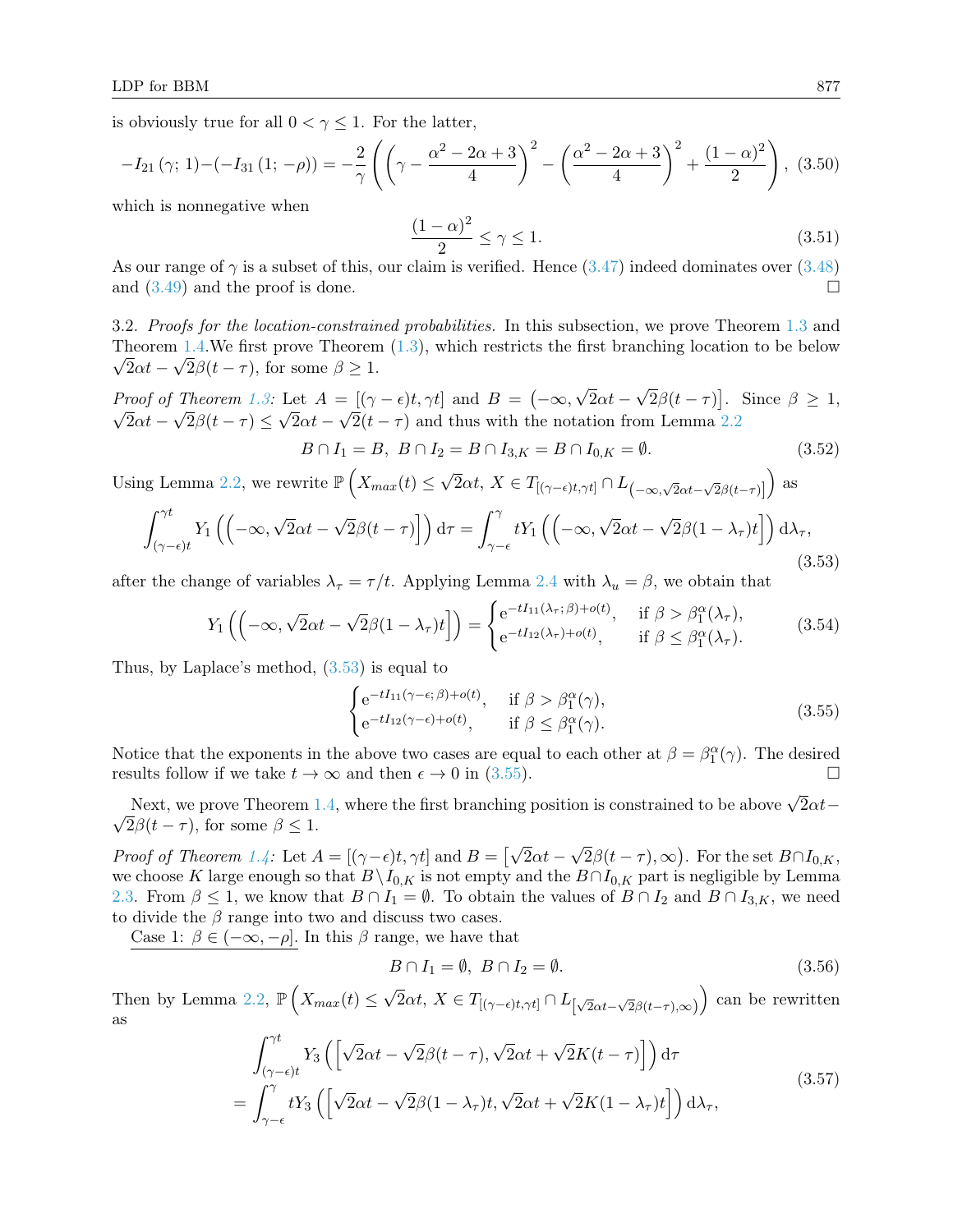after changing variables  $\lambda_{\tau} = \tau/t$ . Applying Lemma [2.6](#page-12-0) with  $\lambda_{v} = \beta$  and Laplace's method, [\(3.57\)](#page-18-3) is equal to

$$
\begin{cases}\n e^{-tI_{31}(\gamma;\,\beta)+o(t)}, & \text{if } \beta < \frac{\alpha}{1+\gamma}, \\
 e^{-tI_{32}(\gamma)+o(t)}, & \text{if } \beta \ge \frac{\alpha}{1+\gamma}.\n\end{cases}
$$
\n(3.58)

As  $\frac{\alpha}{1+\gamma} < -\rho \iff \gamma < -\frac{\alpha+\rho}{\rho}$  $\frac{+\rho}{\rho}$ , we summarize the results in Case 1 as follows.

• If  $0 < \gamma < -\frac{\alpha+\rho}{\alpha}$  $\frac{+ \rho}{\rho}$ , then the estimate for the desired probability is of order

<span id="page-19-3"></span>
$$
\begin{cases}\n e^{-tI_{31}(\gamma;\beta)+o(t)}, & \text{if } \beta < \frac{\alpha}{1+\gamma}, \\
 e^{-tI_{32}(\gamma)+o(t)}, & \text{if } \frac{\alpha}{1+\gamma} \leq \beta \leq 1.\n\end{cases}
$$
\n(3.59)

• If  $-\frac{\alpha+\rho}{\rho} \leq \gamma < 1$ , then the estimate is of order

<span id="page-19-4"></span>
$$
e^{-tI_{31}(\gamma;\beta)+o(t)}, \text{ for all } \beta \le 1. \tag{3.60}
$$

Case 2:  $\beta \in (-\rho, 1]$ . In this  $\beta$  range,

$$
B \cap I_2 = \left[ \sqrt{2}\alpha t - \sqrt{2}\beta (t - \tau), \sqrt{2}\alpha t + \sqrt{2}\rho (t - \tau) \right], \ B \cap I_{3,K} = I_{3,K}.
$$
 (3.61)

Thus by Lemma [2.2,](#page-9-0)  $\mathbb{P}\left(X_{max}(t) \leq \right)$ √  $\overline{2}\alpha t$ ,  $X \in T_{[(\gamma-\epsilon)t,\gamma t]} \cap L_{[\sqrt{2}\alpha t - \sqrt{2}\beta(t-\tau),\infty)}$  can be rewritten as

$$
\int_{(\gamma-\epsilon)t}^{\gamma t} Y_2 \left( \left[ \sqrt{2}\alpha t - \sqrt{2}\beta(t-\tau), \sqrt{2}\alpha t + \sqrt{2}\rho(t-\tau) \right] \right) d\tau + \int_{(\gamma-\epsilon)t}^{\gamma t} Y_3 \left( \left[ \sqrt{2}\alpha t + \sqrt{2}\rho(t-\tau), \sqrt{2}\alpha t + \sqrt{2}K(t-\tau) \right] \right) d\tau,
$$
\n(3.62)

<span id="page-19-0"></span>which, after the change of variables, becomes

$$
\int_{\gamma-\epsilon}^{\gamma} tY_2 \left( \left[ \sqrt{2}\alpha t - \sqrt{2}\beta (1-\lambda_{\tau})t, \sqrt{2}\alpha t + \sqrt{2}\rho (1+\lambda_{\tau})t \right) \right) d\lambda_{\tau} + \int_{\gamma-\epsilon}^{\gamma} tY_3 \left( \left[ \sqrt{2}\alpha t + \sqrt{2}\rho (1-\lambda_{\tau})t, \sqrt{2}\alpha t + \sqrt{2}K(1-\lambda_{\tau})t \right] \right) d\lambda_{\tau}.
$$
\n(3.63)

Applying Lemma [2.5](#page-11-1) with  $\lambda_u = \beta$  and  $\lambda_v = -\rho$  and Laplace's method, the first summand in  $(3.63)$  is equal to

<span id="page-19-1"></span>
$$
\begin{cases}\n e^{-tI_{21}(\gamma; -\rho) + o(t)}, & \text{if } 0 < \gamma < -\frac{\alpha + \rho}{\rho}, \\
 e^{-tI_{22}(\gamma) + o(t)}, & \text{if } -\frac{\alpha + \rho}{\rho} \le \gamma \le \frac{\beta - \alpha}{\beta + 2\rho}, \\
 e^{-tI_{21}(\gamma; \beta) + o(t)}, & \text{if } \frac{\beta - \alpha}{\beta + 2\rho} < \gamma < 1.\n\end{cases}
$$
\n(3.64)

By Lemma [2.6](#page-12-0) with  $\lambda_v = -\rho$  and Laplace's method, the second summand in [\(3.63\)](#page-19-0) is equal to

<span id="page-19-2"></span>
$$
\begin{cases}\n e^{-tI_{32}(\gamma)+o(t)}, & \text{if } 0 < \gamma < -\frac{\alpha+\rho}{\rho}, \\
 e^{-tI_{31}(\gamma;-\rho)+o(t)}, & \text{if } -\frac{\alpha+\rho}{\rho} \le \gamma < 1.\n\end{cases}
$$
\n(3.65)

Note that we put the equality sign in the different conditions compared to Lemma [2.6,](#page-12-0) since the two cases are equal when  $\lambda_{\tau} = -\frac{\alpha + \rho}{\rho}$  $\frac{+\rho}{\rho}$ .

Adding together  $(3.64)$  and  $(3.65)$ , we obtain that  $(3.63)$  is equal to

$$
\int e^{-tI_{21}(\gamma; -\rho) + o(t)} + e^{-tI_{32}(\gamma) + o(t)} = e^{-tI_{32}(\gamma) + o(t)}, \qquad \text{if } 0 < \gamma < -\frac{\alpha + \rho}{\rho}, \tag{3.66}
$$

$$
\begin{cases}\n e^{-tI_{22}(\gamma)+o(t)} + e^{-tI_{31}(\gamma;-\rho)+o(t)} = e^{-tI_{22}(\gamma)+o(t)}, & \text{if } -\frac{\alpha+\rho}{\rho} \le \gamma \le \frac{\beta-\alpha}{\beta+2\rho},\n\end{cases}\n\tag{3.67}
$$

$$
\left\{ e^{-tI_{21}(\gamma;\,\beta)+o(t)} + e^{-tI_{31}(\gamma;\,-\rho)+o(t)} = e^{-tI_{21}(\gamma;\,\beta)+o(t)}, \quad \text{if } \frac{\beta-\alpha}{\beta+2\rho} < \gamma < 1, \right. \tag{3.68}
$$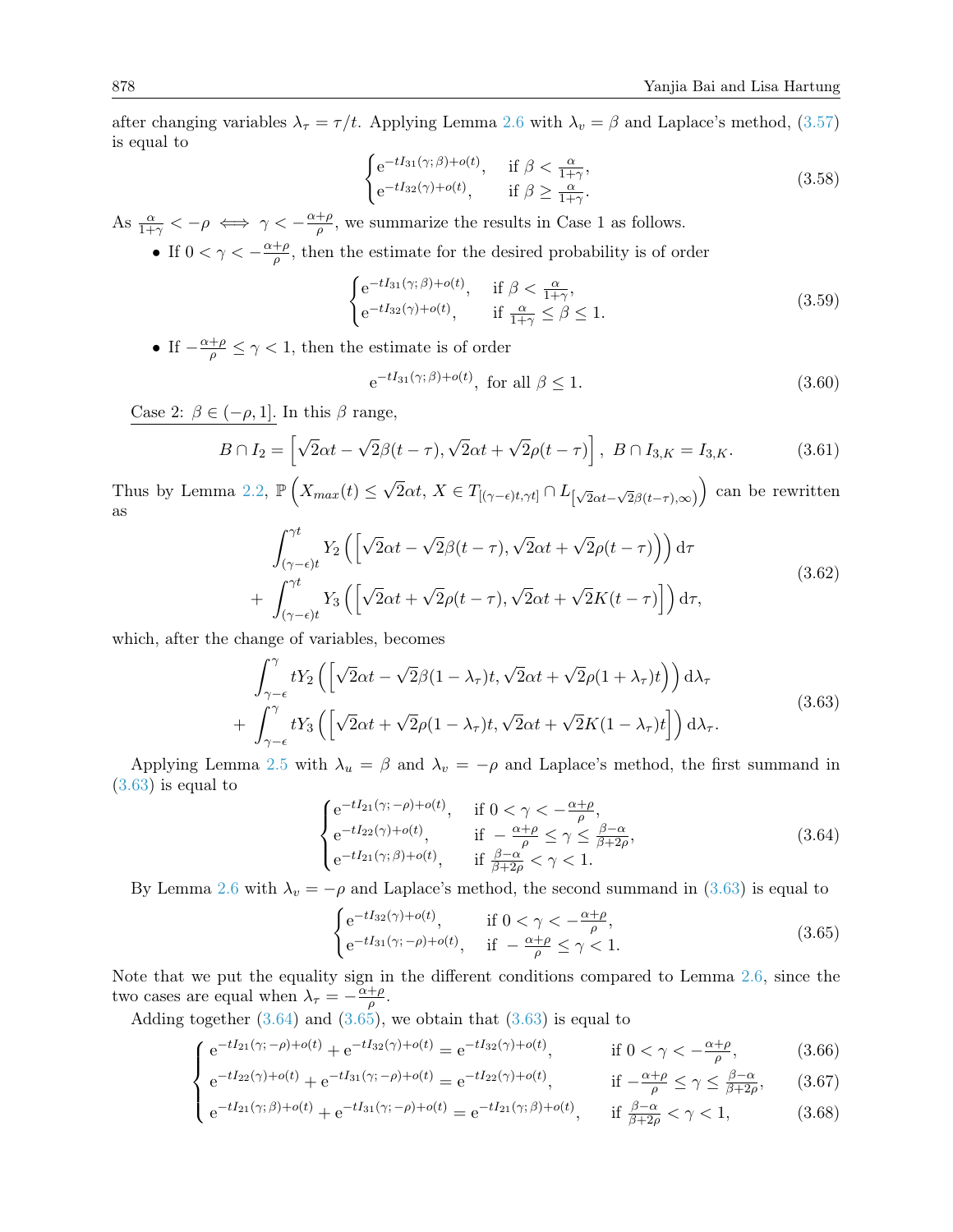where the equalities in  $(3.66)$  and  $(3.67)$  follow from  $(3.35)$  and  $(3.26)$ , respectively. The equality in [\(3.68\)](#page-19-2) holds since

$$
-I_{21}(\gamma; \beta) - (-I_{31}(\gamma; -\rho))
$$
  
= 
$$
-\frac{(1-\gamma)^2}{\gamma} \left(\beta - \frac{2\rho\gamma + \alpha}{1-\gamma}\right)^2 + \left(3 - 2\sqrt{2}\right)\gamma + \frac{(\alpha+\rho)^2}{\gamma} + 2\rho\alpha - 4\rho + 2
$$
 (3.69)  

$$
\geq -I_{21}(\gamma; -\rho) - (-I_{31}(\gamma; -\rho)) = 0,
$$

where the inequality is due to the facts that  $-\rho < \beta \leq 1$  and, if  $\gamma \neq 1$ ,

$$
\gamma > \frac{\beta - \alpha}{\beta + 2\rho} \iff \beta < \frac{\alpha + 2\rho\gamma}{1 - \gamma}.
$$
\n(3.70)

Hence, [\(3.66\)](#page-19-2)-[\(3.68\)](#page-19-2) follow and we obtain the desired estimate for Case 2. Grouping the estimates in  $(3.59)-(3.60)$  $(3.59)-(3.60)$  $(3.59)-(3.60)$  for Case 1 and  $(3.66)-(3.68)$  $(3.66)-(3.68)$  $(3.66)-(3.68)$  for Case 2 using the fact that

$$
\gamma < -\frac{\alpha + \rho}{\rho} \iff \frac{\alpha}{1 + \gamma} < -\rho \tag{3.71}
$$

and, when  $\beta > -\rho$ ,

$$
\alpha > -2\rho \iff -\frac{\alpha + \rho}{\rho} < \frac{\beta - \alpha}{\beta + 2\rho} < 1,\tag{3.72}
$$

we obtain all estimates as stated in the theorem.

Acknowledgements. We would like to express our gratitude to Anton Bovier for his continued support and valuable suggestions throughout this project.

#### References

- <span id="page-20-6"></span>Aïdékon, E., Berestycki, J., Brunet, E., and Shi, Z. Branching Brownian motion seen from its tip. *Probab. Theory Related Fields*, **157** (1-2),  $405-451$  (2013). [MR3101852.](http://www.ams.org/mathscinet-getitem?mr=MR3101852)
- <span id="page-20-4"></span>Arguin, L.-P., Bovier, A., and Kistler, N. Genealogy of extremal particles of branching Brownian motion. Comm. Pure Appl. Math., 64 (12), 1647–1676 (2011). [MR2838339.](http://www.ams.org/mathscinet-getitem?mr=MR2838339)
- <span id="page-20-5"></span>Arguin, L.-P., Bovier, A., and Kistler, N. The extremal process of branching Brownian motion. Probab. Theory Related Fields, 157 (3-4), 535–574 (2013). [MR3129797.](http://www.ams.org/mathscinet-getitem?mr=MR3129797)
- <span id="page-20-7"></span>Bolthausen, E., Deuschel, J.-D., and Giacomin, G. Entropic repulsion and the maximum of the two-dimensional harmonic crystal. Ann. Probab., 29 (4), 1670–1692 (2001). [MR1880237.](http://www.ams.org/mathscinet-getitem?mr=MR1880237)
- <span id="page-20-11"></span>Bovier, A. and Hartung, L. The extremal process of two-speed branching Brownian motion. *Electron*. J. Probab., 19, no. 18, 28 (2014). [MR3164771.](http://www.ams.org/mathscinet-getitem?mr=MR3164771)
- <span id="page-20-10"></span>Bovier, A. and Hartung, L. From 1 to 6: a finer analysis of perturbed branching Brownian motion. Comm. Pure Appl. Math., 73 (7), 1490–1525 (2020). [MR4156608.](http://www.ams.org/mathscinet-getitem?mr=MR4156608)
- <span id="page-20-0"></span>Bovier, A. and Hartung, L. Branching Brownian motion with self repulsion. ArXiv Mathematics e-prints (2021). [arXiv: 2102.07128.](http://arxiv.org/abs/2102.07128)
- <span id="page-20-3"></span>Bramson, M. Convergence of solutions of the Kolmogorov equation to travelling waves. Mem. Amer. *Math. Soc.*, 44 (285), iv $+190$  (1983). [MR705746.](http://www.ams.org/mathscinet-getitem?mr=MR705746)
- <span id="page-20-2"></span>Bramson, M. D. Maximal displacement of branching Brownian motion. Comm. Pure Appl. Math., 31 (5), 531–581 (1978). [MR494541.](http://www.ams.org/mathscinet-getitem?mr=MR494541)
- <span id="page-20-8"></span>Chauvin, B. and Rouault, A. KPP equation and supercritical branching Brownian motion in the subcritical speed area. Application to spatial trees. Probab. Theory Related Fields, 80 (2), 299–314 (1988). [MR968823.](http://www.ams.org/mathscinet-getitem?mr=MR968823)
- <span id="page-20-9"></span>Chauvin, B. and Rouault, A. Supercritical branching Brownian motion and K-P-P equation in the critical speed-area. Math. Nachr., 149, 41–59 (1990). [MR1124793.](http://www.ams.org/mathscinet-getitem?mr=MR1124793)
- <span id="page-20-1"></span>Chen, X., He, H., and Mallein, B. Branching Brownian motion conditioned on small maximum. ArXiv Mathematics e-prints (2020). [arXiv: 2007.00405.](http://arxiv.org/abs/2007.00405)